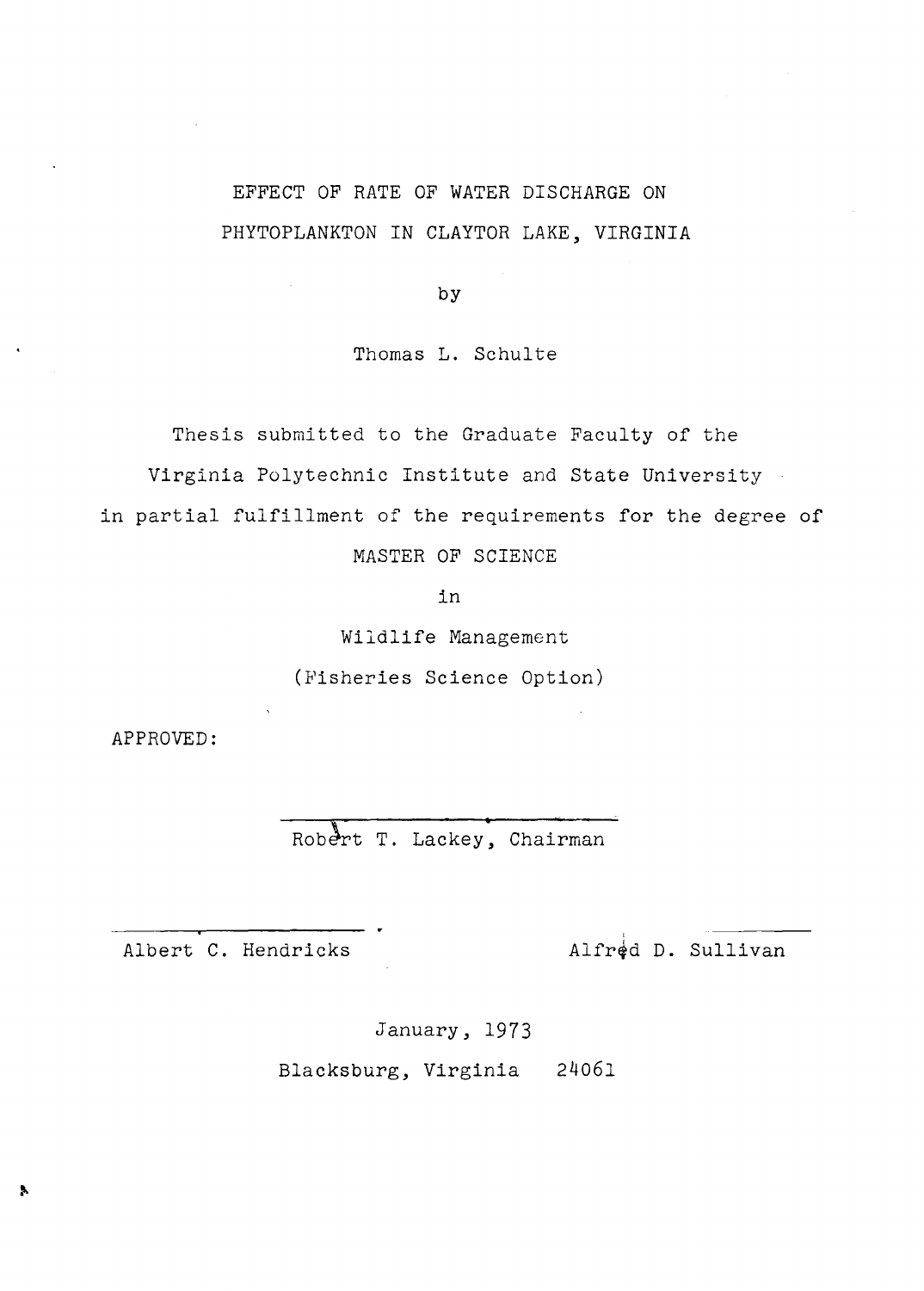## ACKNOWLEDGMENTS

This project was funded by the Virginia Commission of Game and Inland Fisheries, Virginia Cooperative Fishery Unit, and the Department of Fisheries and Wildlife Sciences. and and series and and series and series and series and series and series and series and series and series and series and series and series and series and series and series and series and series and series and se assisted with project planning and design. Special gratitude is due the members of my graduate committee.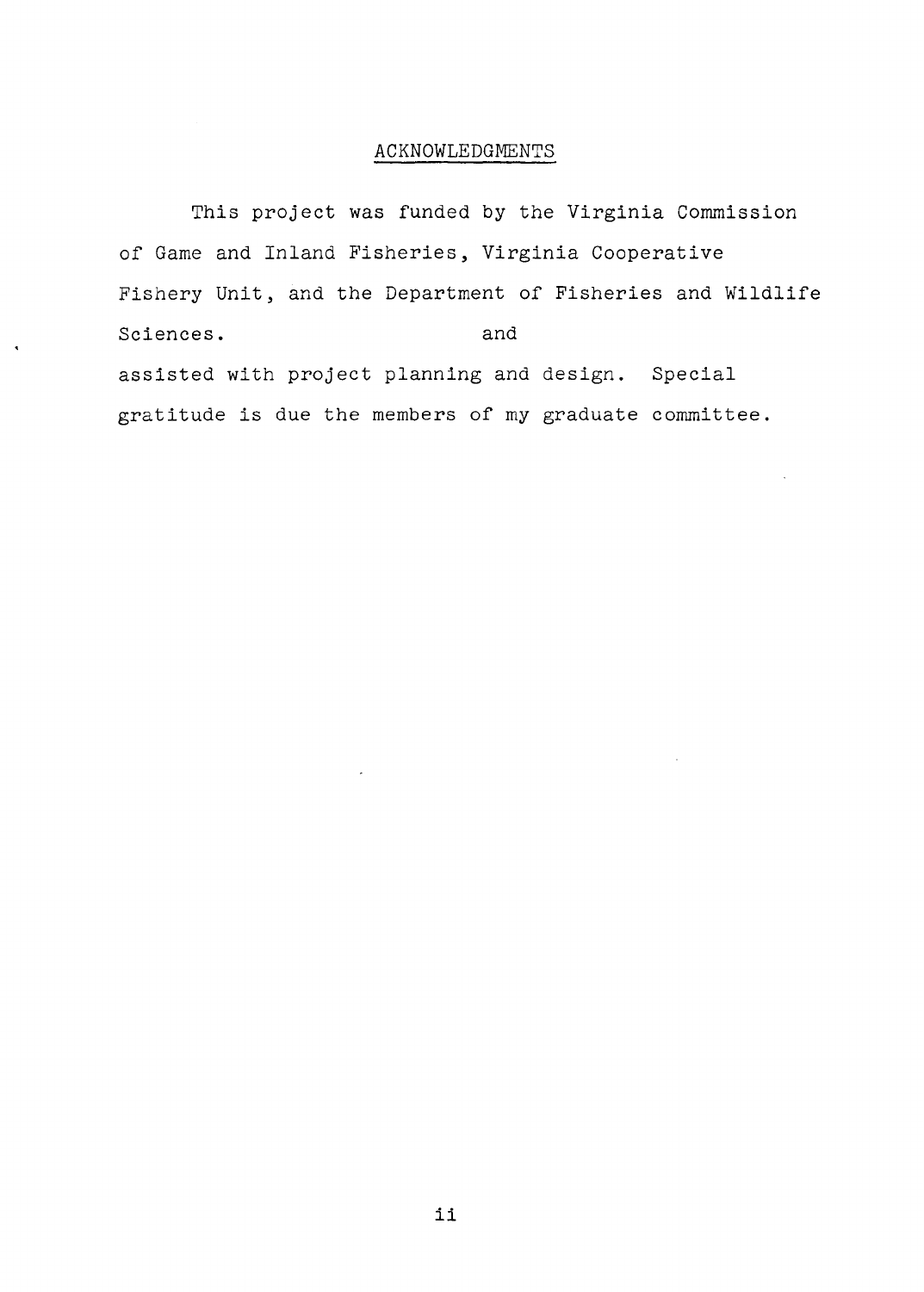## TABLE OF CONTENTS

 $\ddot{\phantom{a}}$ 

 $\cdot$ 

 $\bar{\mathbf{r}}$ 

|                        |                                                                |  |  |  |  |  |  |  |  |  |  | Page |
|------------------------|----------------------------------------------------------------|--|--|--|--|--|--|--|--|--|--|------|
| <b>ACKNOWLEDGMENTS</b> |                                                                |  |  |  |  |  |  |  |  |  |  | 11   |
| LIST OF FIGURES        |                                                                |  |  |  |  |  |  |  |  |  |  | iv   |
| LIST OF TABLES         |                                                                |  |  |  |  |  |  |  |  |  |  | v    |
| INTRODUCTION           |                                                                |  |  |  |  |  |  |  |  |  |  | ı    |
| STUDY AREA             |                                                                |  |  |  |  |  |  |  |  |  |  | 4    |
| METHODS                |                                                                |  |  |  |  |  |  |  |  |  |  | 5    |
|                        | Sampling Stations                                              |  |  |  |  |  |  |  |  |  |  | 5    |
|                        | Experimental Design.                                           |  |  |  |  |  |  |  |  |  |  | 5    |
|                        | Phytoplankton Collection                                       |  |  |  |  |  |  |  |  |  |  | 7    |
|                        | Phytoplankton Enumeration.                                     |  |  |  |  |  |  |  |  |  |  | 8    |
|                        | Chlorophyll a Analysis                                         |  |  |  |  |  |  |  |  |  |  | 8    |
|                        | Interpretation of Phytoplankton Measurements.                  |  |  |  |  |  |  |  |  |  |  | 8    |
| <b>RESULTS</b>         |                                                                |  |  |  |  |  |  |  |  |  |  | 11   |
|                        | Rate of Water Discharge vs. Reservoir<br>Phytoplankton         |  |  |  |  |  |  |  |  |  |  | 11   |
|                        | Rate of Water Discharge vs. Rate of<br>Phytoplankton Discharge |  |  |  |  |  |  |  |  |  |  | 16   |
|                        | Effect of Lake Location on Phytoplankton<br>Populations        |  |  |  |  |  |  |  |  |  |  | 21   |
| DISCUSSION             |                                                                |  |  |  |  |  |  |  |  |  |  | 23   |
| LITERATURE CITED       |                                                                |  |  |  |  |  |  |  |  |  |  | 27   |
| <b>VITA</b>            |                                                                |  |  |  |  |  |  |  |  |  |  | 30   |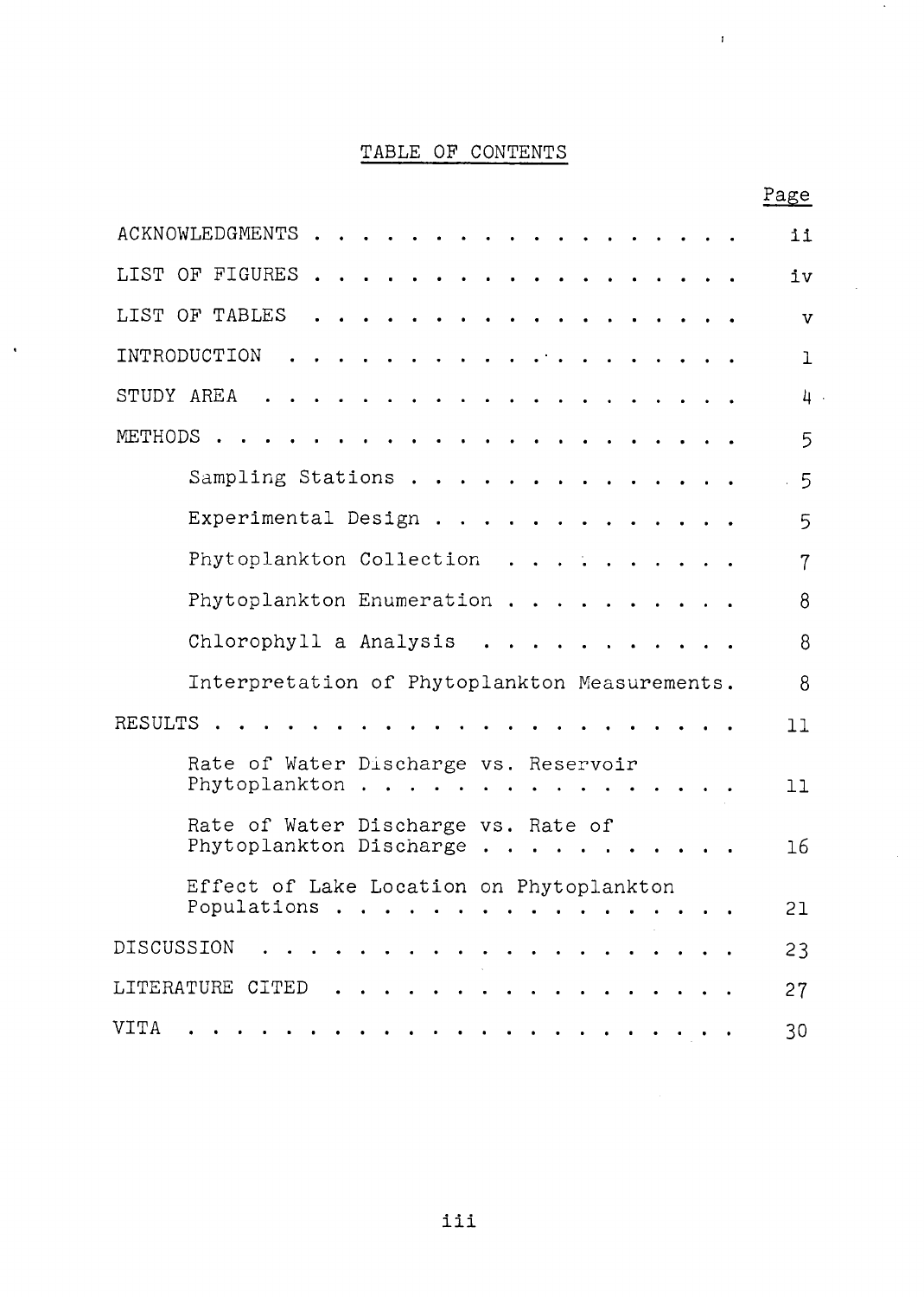## LIST OF FIGURES

 $\bar{t}$ 

| Figure |                                        | Page |
|--------|----------------------------------------|------|
|        | Location of sampling stations, Claytor |      |
|        | Lake, $1971-72$                        | 6.   |

 $\bar{z}$ 

 $\hat{\mathcal{A}}$ 

 $\bar{\mathbf{v}}$ 

 $\overline{\phantom{a}}$ 

 $\bar{\beta}$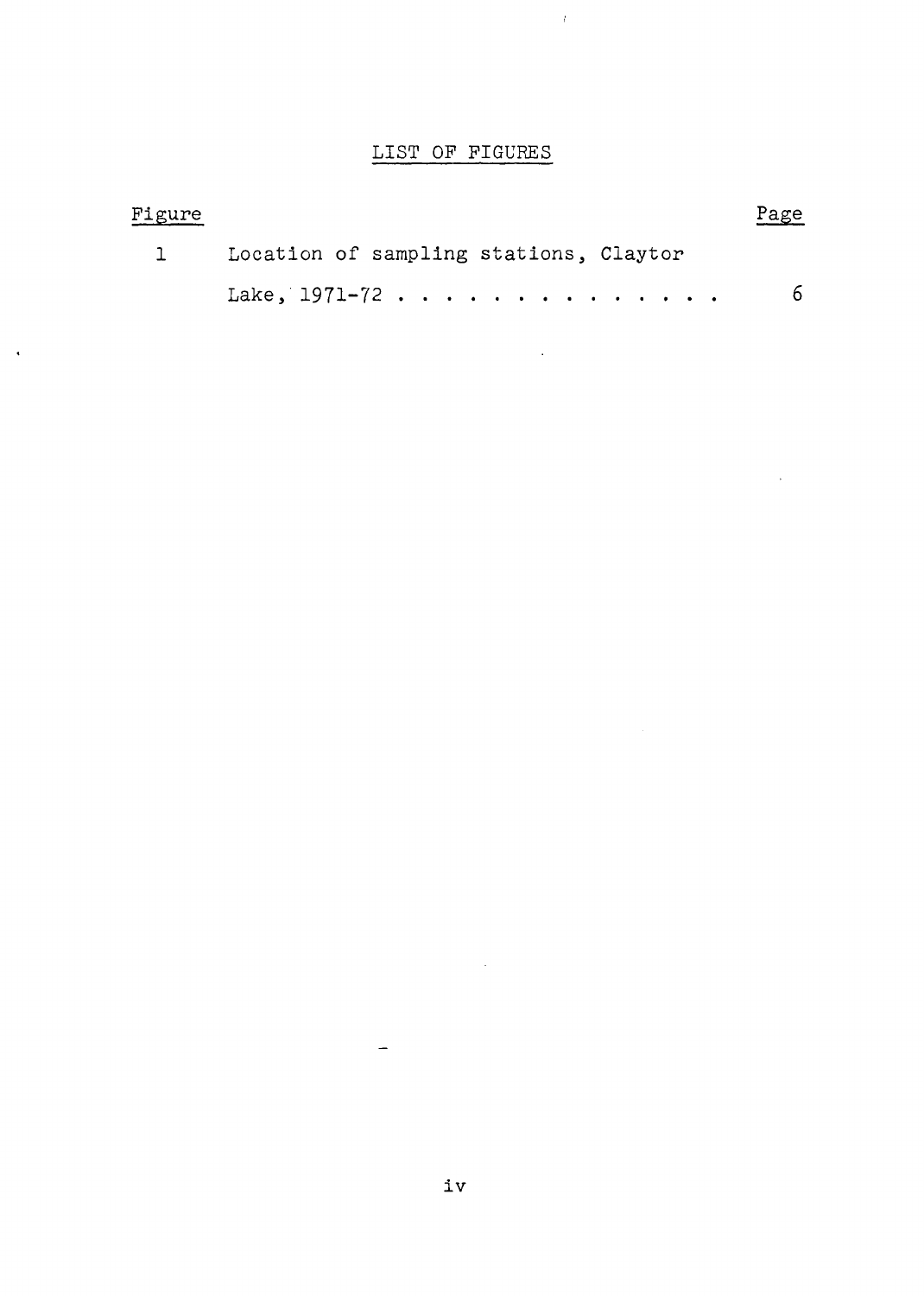## LIST OF TABLES

 $\sim 10^{-1}$ 

 $\hat{\mathbf{r}}$ 

| Table          |                                            | Page            |
|----------------|--------------------------------------------|-----------------|
| ı              | Correlation coefficients between rate of   |                 |
|                | water discharge and phytoplankton (number/ |                 |
|                | liter) as influenced by season and loca-   |                 |
|                | tion in Claytor Lake                       | 13              |
| $\overline{c}$ | Correlation coefficients between rate of   |                 |
|                | water discharge and phytoplankton (areal   |                 |
|                | units/liter) as influenced by season and   |                 |
|                | location in Claytor Lake                   | 14              |
| 3              | Correlation coefficients between rate of   |                 |
|                | water discharge and phytoplankton (average |                 |
|                | cell size) as influenced by season and     |                 |
|                | location in Claytor Lake $\ldots$ .        | 15 <sub>1</sub> |
| 4              | Correlation coefficients between rate of   |                 |
|                | water discharge and phytoplankton          |                 |
|                | (chlorophyll a) as influenced by season    |                 |
|                | and location in Claytor Lake               | 17              |
| 5              | Multiple regression analysis relating      |                 |
|                | discharge and selected reservoir phyto-    |                 |
|                | plankton measurements in Claytor Lake      | 18              |
| 6              | Multiple-range test of effect of lake      |                 |
|                | location on phytoplankton measurements in  |                 |
|                | Claytor Lake                               | 22              |

v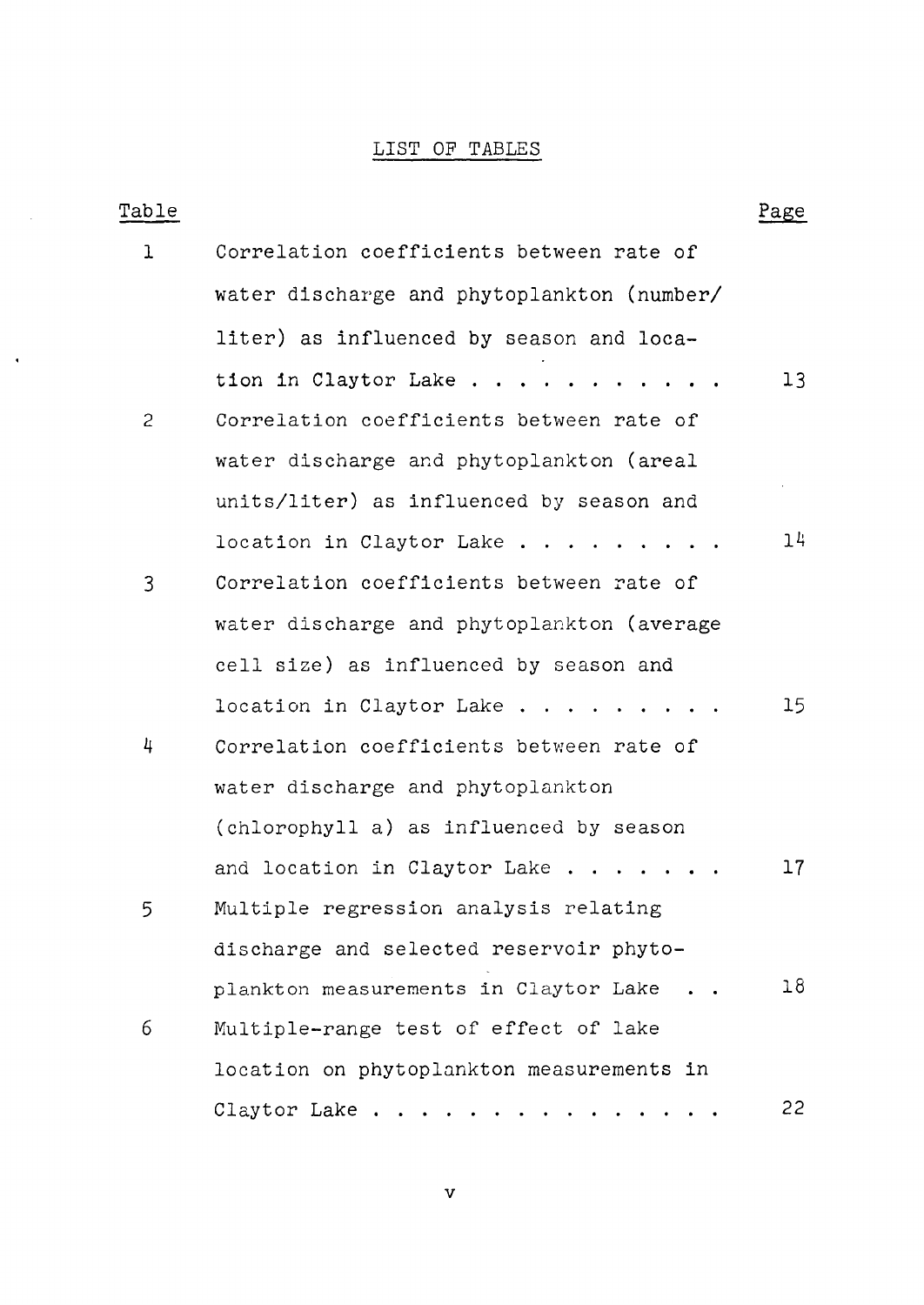#### INTRODUCTION

Man-made impoundments provide a major opportunity to increase the amount of quality angling. Reservoirs often support standing crops of 80 kg of fish per ha and provided a sport catch of 55,000,000 kg in 1960 (Stanberry, 1967). Reservoirs supported about 160,000,000 angling days during 1970 and this pressure will increase in the future (Bureau of Sport Fisheries and Wildlife, 1971). As important as reservoirs are now in providing angling opportunity, their full potential has not been realized.

One common management practice utilized to improve reservoir fishing is introduction of various forage fishes, usually clupeids. Introductions of this nature are often able to strengthen the trophic link between planktonic and piscivorous fish communities. However, in reservoirs where plankton is relatively limited, planktivorous fish species may be adversely affected by reduction of food supply and ultimately have a detrimental influence on the total fishery.

One detrimental influence on phytoplankton in reservoirs may be the discharge of large volumes of water during certain periods of the year. Ruttner (1963) stated that water outflow is an important depletion factor as it removes part of the plankton from a lake. Van Landingham (1964) listed water discharge as one of the factors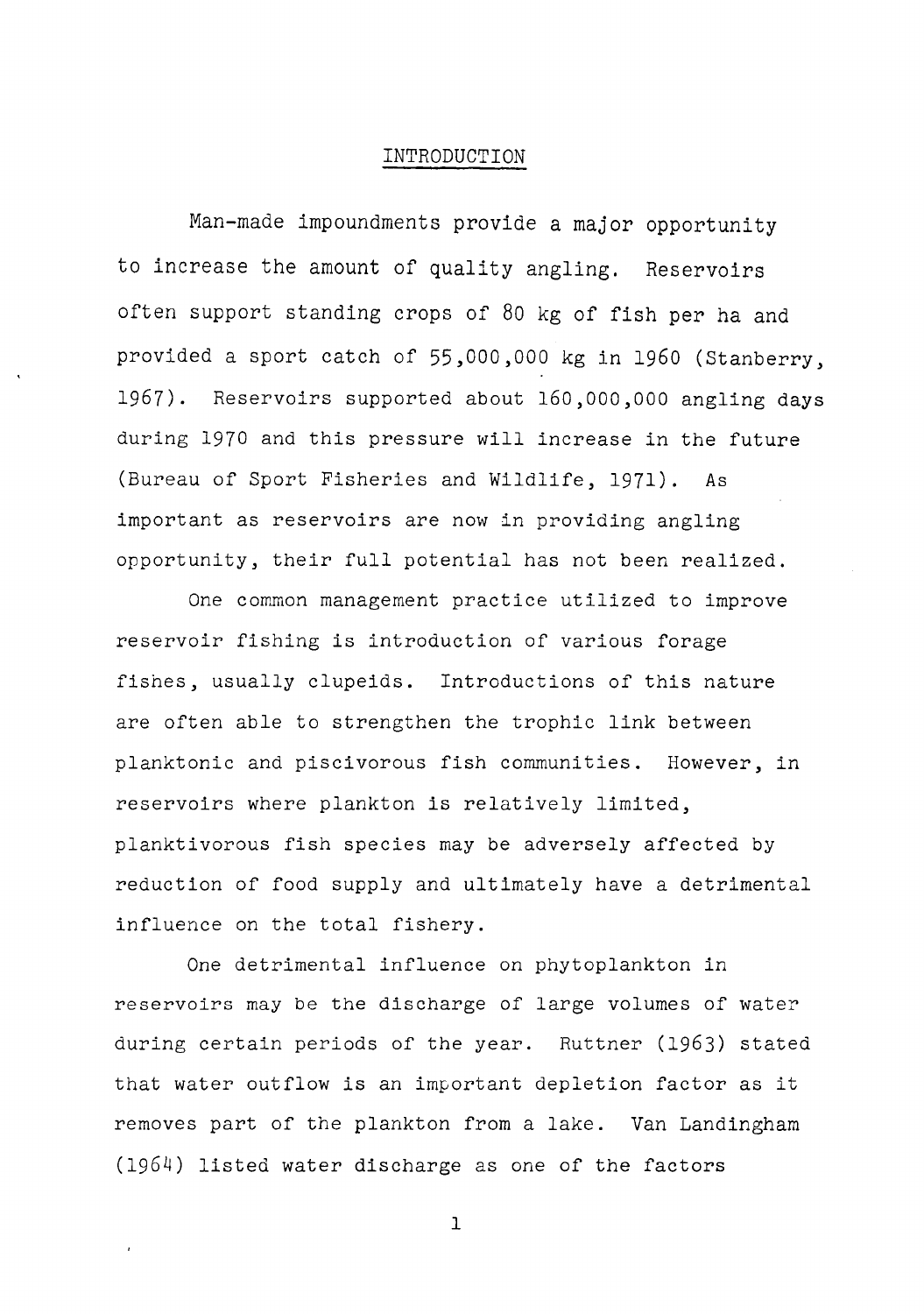influencing phytoplankton standing crop and production. Usually there is a flow of water through a lake and consequently some loss of phytoplankton, but a sudden flood may wash a plankton bloom out of a lake (Fogg, 1965).

The usual downstream increase· of zooplankton in reservoirs is influenced by reservoir length, volume, and water exchange rate. In two Missouri River main stem reservoirs, zooplankton abundance in the downstream reservoir was most influenced by zooplankton discharge from the upstream reservoir, which had a fairly rapid exchange rate (Cowell, 1967). Low zooplankton standing crop has also been attributed to water exchange rates by Brook and Woodward (1956), Tonalli (1961), Axelson (1961), Johnson (1964), and Rodhe (1964).

Short water retention time may affect reservoir productivity by limiting the time for phytoplankton growth. Differential phytoplankton growth response has been attributed to a greater proportion of dissolved or particulate nutrient forms in "old water" (Findenegg, 1965). Funk and Gaufin (1971) found that small reservoir flows appeared to have a positive effect on all algal forms. However, large reservoir flows during midsummer months gave a negative correlation with growth of Aphanizomenon flos-aquae.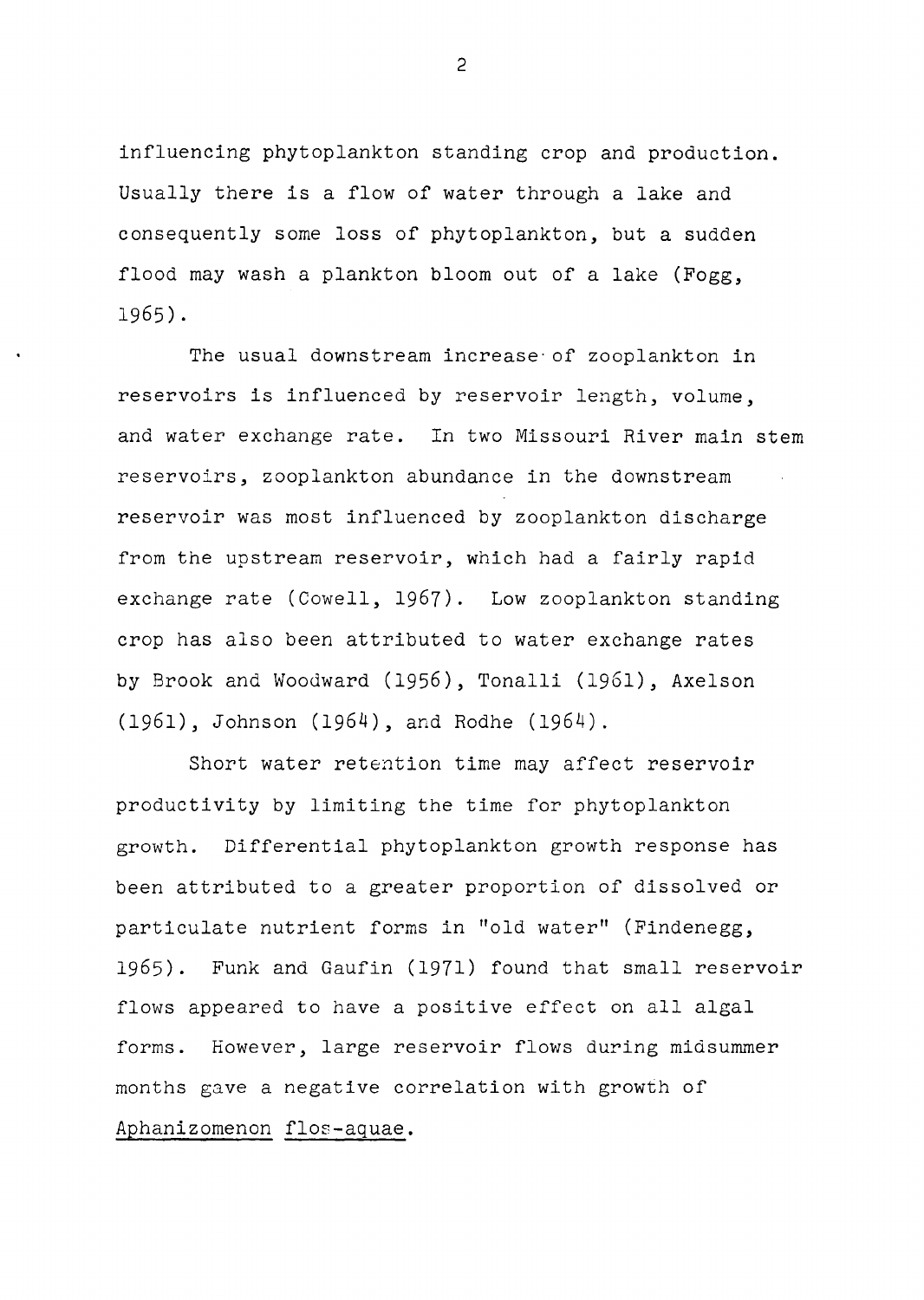The relationship between phytoplankton standing crop and discharge has not been clearly defined. Benson and Cowell (1967) found as phytoplankton standing crop increased or decreased, so did the amount in the discharge water, but it was not a proportional relationship. Differences in phytoplankton discharge were attributed to variations in water discharge rates; summer rates were approximately 3-fold greater than winter rates.

As part of an effort to improve the forage fish base in Claytor Lake, Virginia, a planktivorous pelagic species, the landlocked alewife (Alosa pseudoharengus), was introduced in 1968 and 1969. Alewives are now abundant in the lake and appear to be an important forage species. Because of the importance of plankton in the alewife diet and the rapid water exchange rate (9-50 days), the lake provided an ideal environment to study the effect of water discharge on reservoir phytoplankton populations.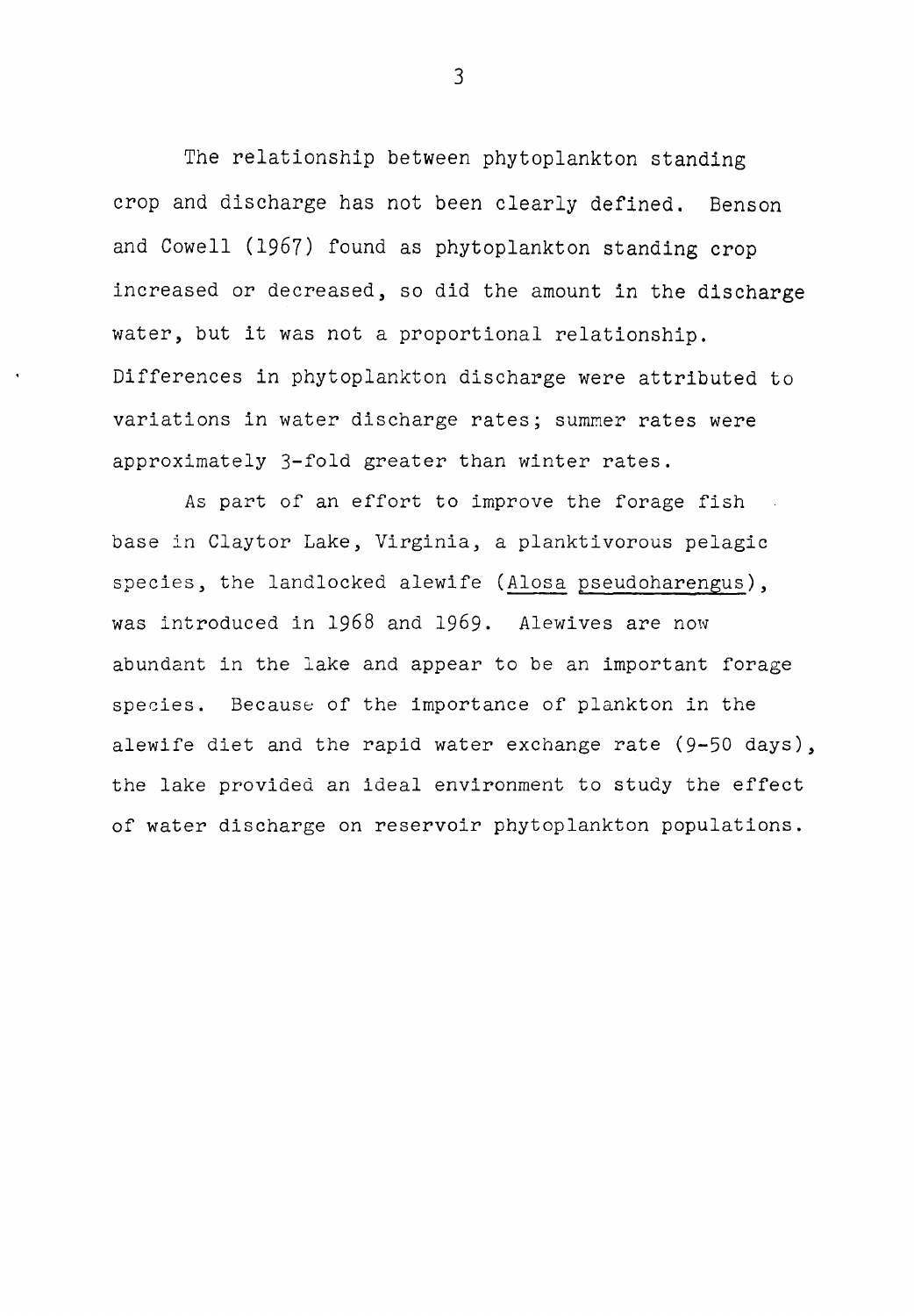#### STUDY AREA

Claytor Lake, a main stem hydroelectric reservoir on the New River, Pulaski County, Virginia, covers 1820 surface ha, has 161 km of shoreline, and a normal pool elevation of 663 m above sea level. Claytor Lake is relatively deep (mean depth =  $15.8$  m), narrow, and steepsided. The epilimnion of this dimictic lake supports warmwater fishes, while the hypolimnion usually contains insufficient oxygen to support coldwater fishes.

During the study year (August, 1971 - July, 1972), Claytor Lake had a storage ratio (ratio of reservoir volume to the average annual discharge) of 0.068 with 14.75 complete water turnovers. In comparison, approximately 84% of the 207 reservoirs reported in Jenkins (1967) had a greater storage ratio. Sixty-eight of these reservoirs were classified by use as hydroelectric, with an average storage ratio of 0.33 (62% had a larger storage ratio than Claytor Lake). Although the Claytor Lake storage ratio is lower than most reservoirs, it is representative of hydroelectric reservoirs.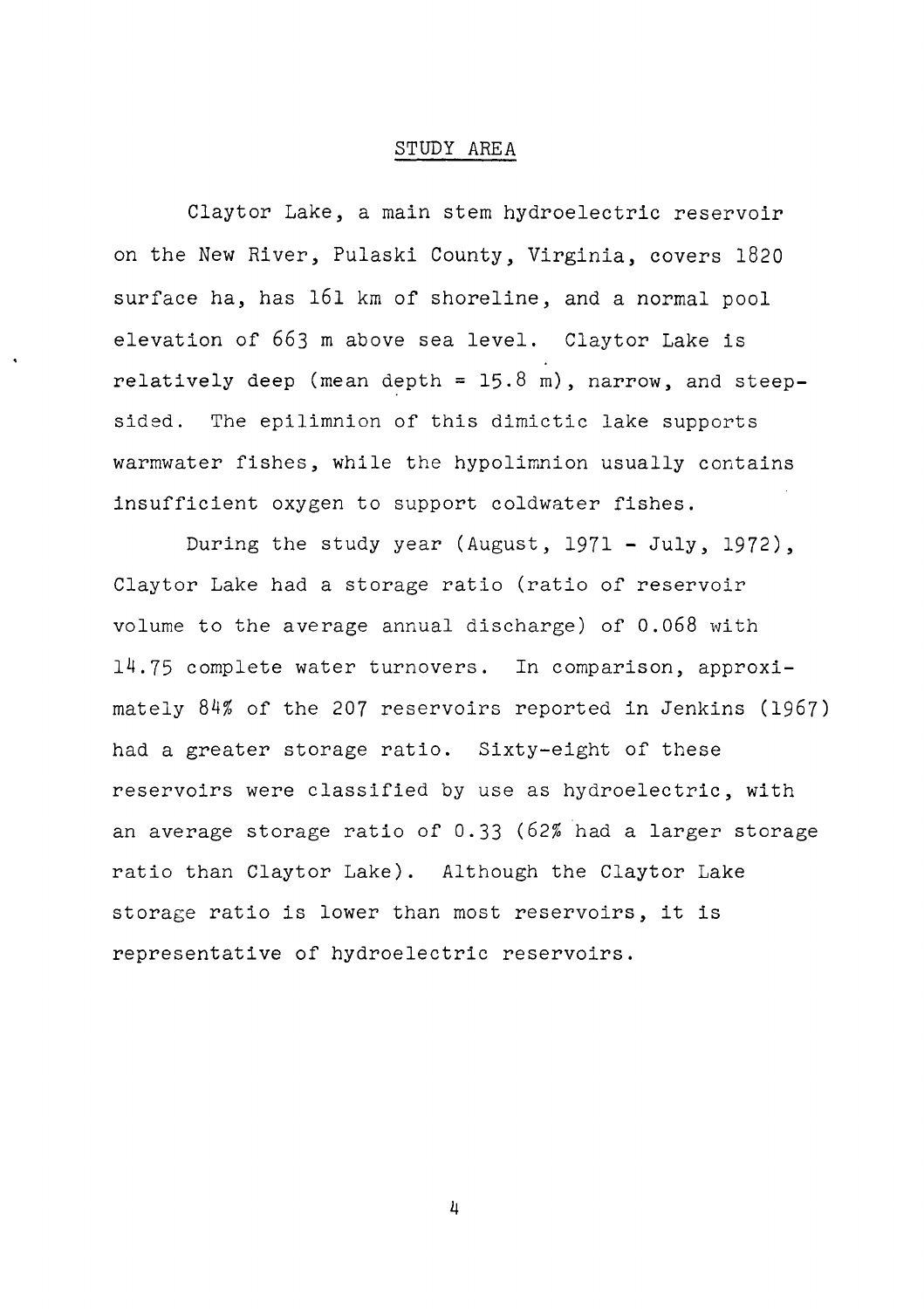#### METHODS

#### Sampling Stations

Phytoplankton sampling stations were numbered 1 through 16; the immediate area in front of the dam being station 1, and Lowman's Ferry (Bridge 672), station 16 (Figure 1). Remaining stations were located equidistantly between stations 1 and 16 and numbered accordingly. The distance from station 1 to station 16 was 16 km, resulting in approximately 1 km distances between stations. The tailrace was treated as a separate sampling station. Each station, except the tailrace, was divided into four substations (A, B, C, and D). Substation A was one fifth the distance from one shore to the other shore, and B, C, and D were each an additional one fifth distance across the lake. For some analyses, the lake was also considered to be quadrants. Station 1 through  $4$  (and respective substations) comprised sampling areas in quadrant I; station 5 through 8, quadrant II; stations 9-12, quadrant III; and stations 13-16, quadrant IV.

#### Experimental Design

A systematic sampling procedure was utilized to ensure sampling all 16 lake stations on an approximate monthly basis during spring, summer, and autumn. For the first week of a month, station  $1, 2, 3$ , or 4 was randomly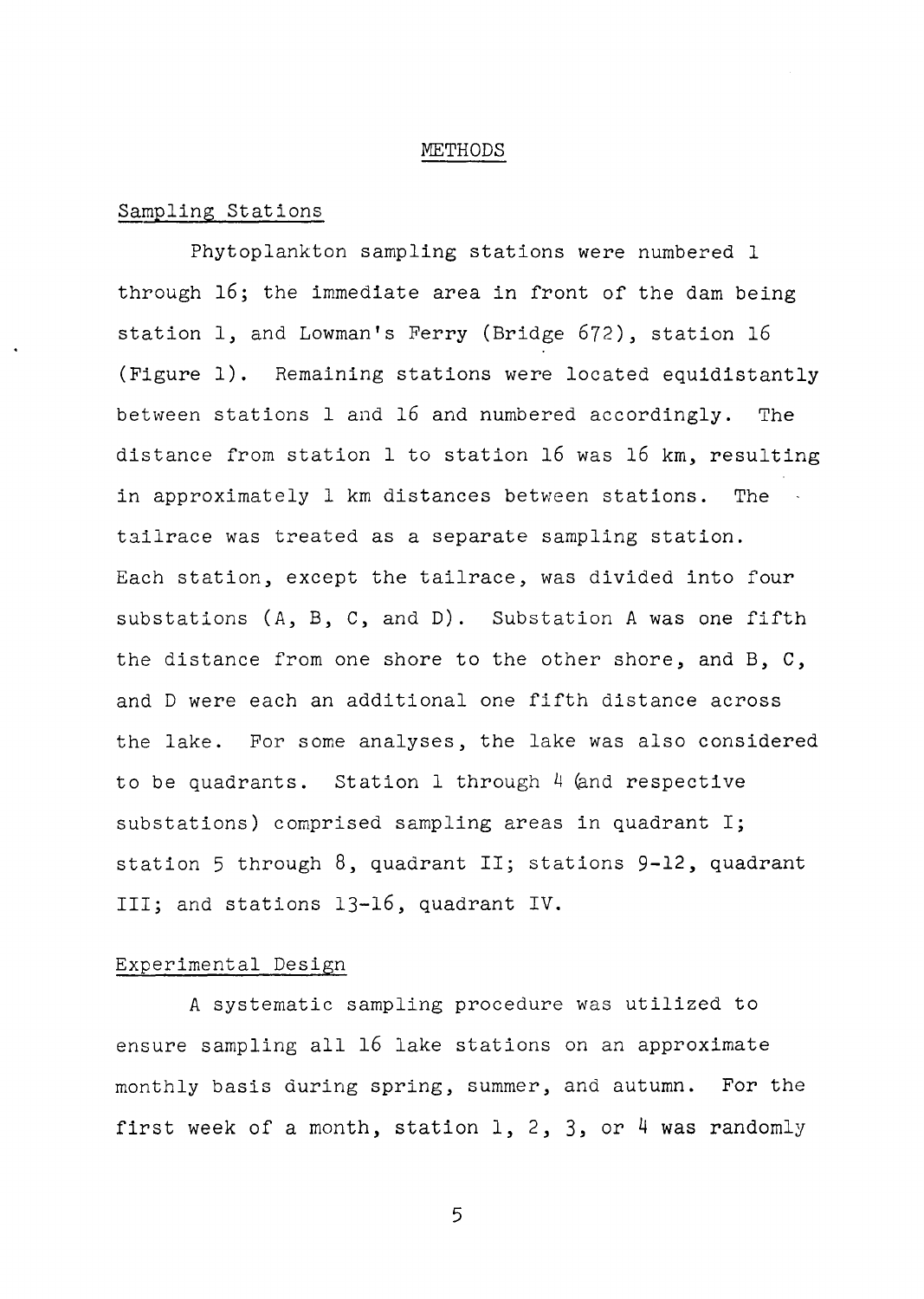

LAKE, 1971-72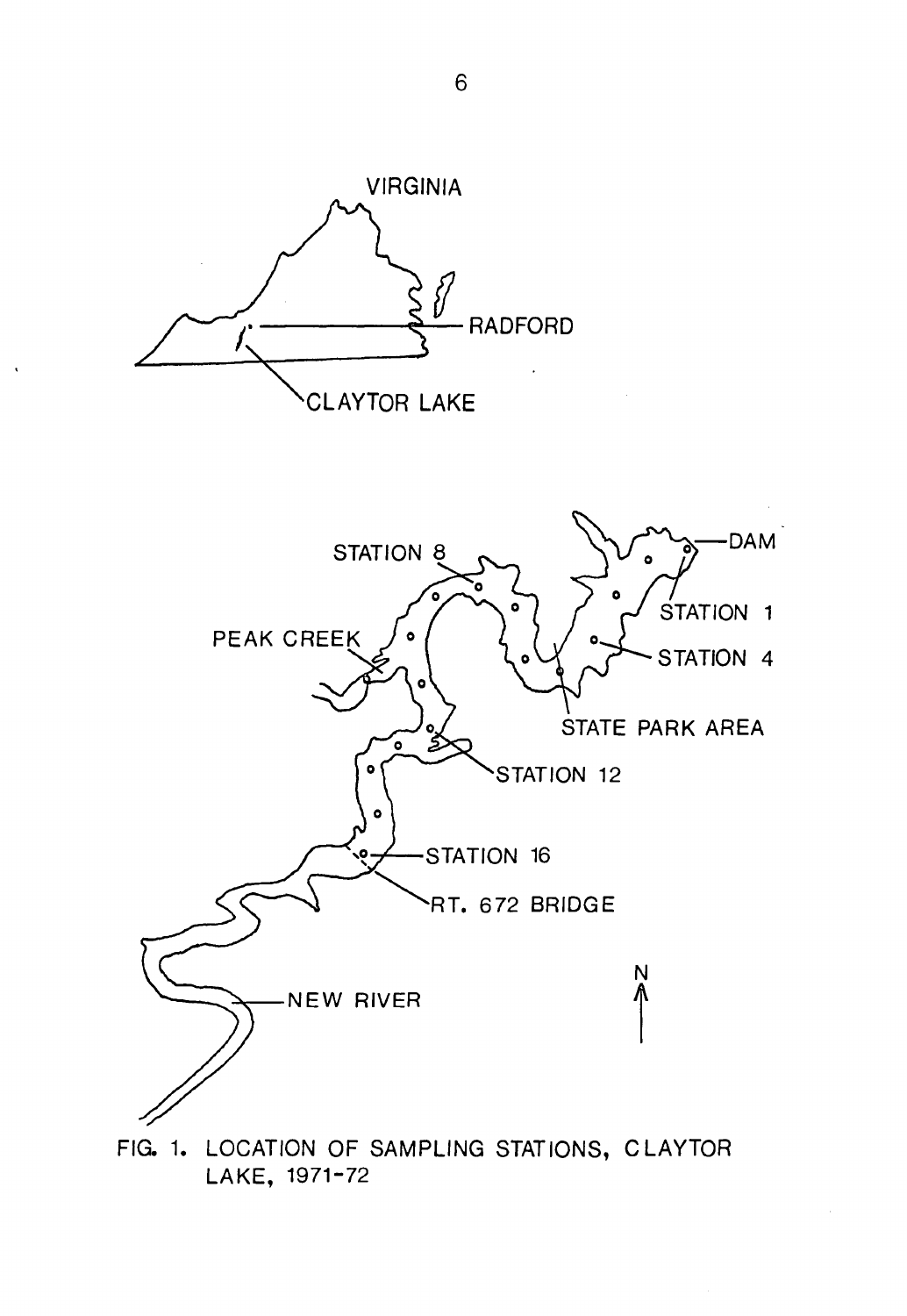selected. Selection of station 3, for example, resulted in the sampling of stations 3, 7, 11, and 15 and respective substations. For the second week, station 1, 2, or 4 was randomly selected. If number 2 was chosen, stations 2, 6, 10, and 14 and respective substations were sampled. This method continued until all 16 stations (64 substations) were sampled and the procedure was then again initiated for the next month. The tailrace station was sampled during every sampling routine. Sampling during winter was performed at about three week intervals.

#### Phytoplankton Collection

At each sampling substation, except the tailrace, a vertical column of water was obtained from the euphotic zone (depth where light intensity is 1% of surface light intensity). The water column was obtained by lowering transparent polyethylene tubing (2.5 cm, inside diameter) to the bottom of the euphotic zone. The upper end of the tubing was then stoppered and the submerged end pulled to the surface by an attached rope. At all lake substations, a double tube was utilized to provide replicates for determination of sampling error. At the tailrace station, two containers were lowered to obtain individual 4 liter samples.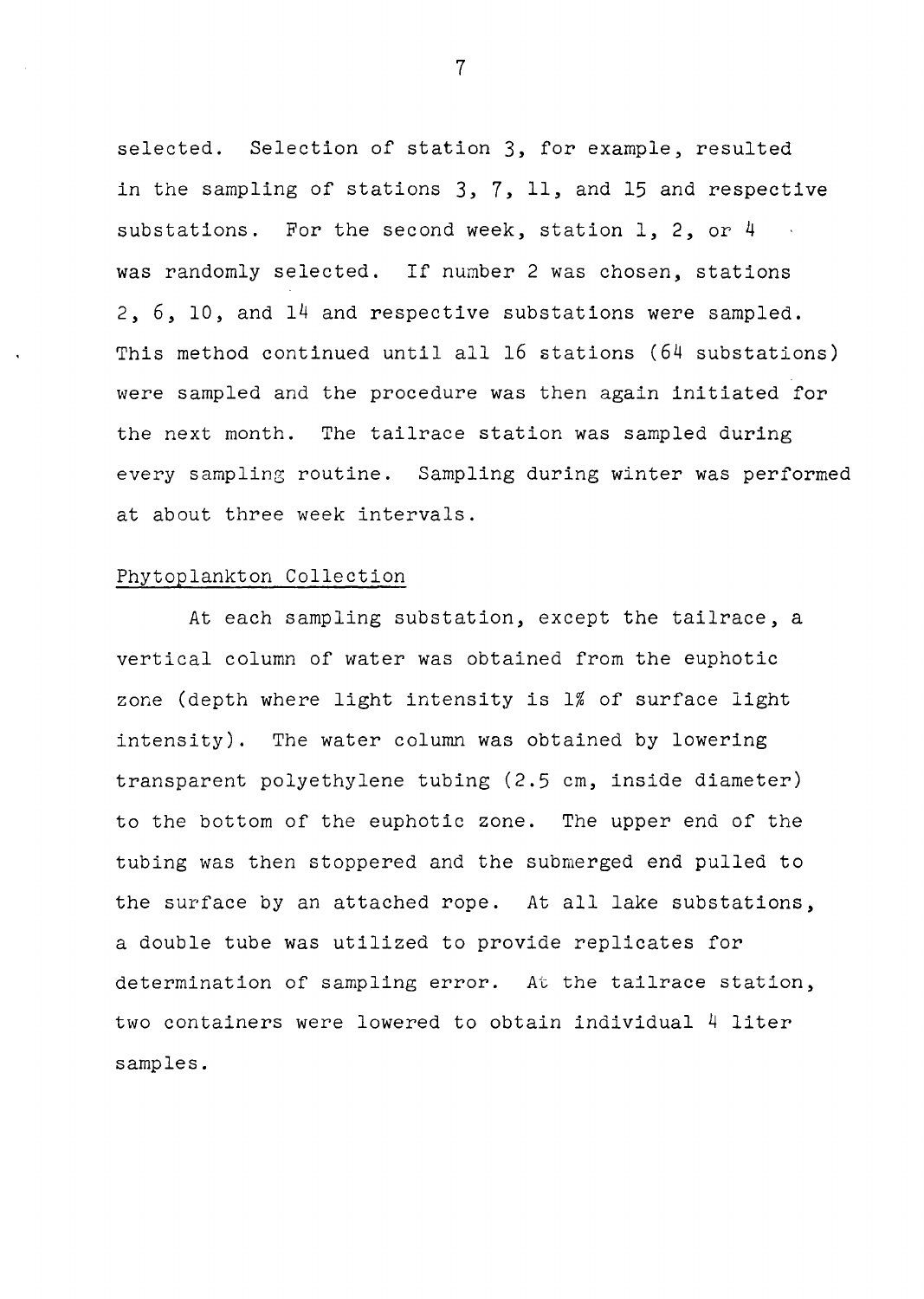#### Phytoplankton Enumeration

Water samples were preserved in a solution of 4% neutralized formalin and centrifuged with a continuous flow centrifuge at a rate of one liter per eight minutes. Enumeration consisted of measurement of number and surface area of all phytoplankters viewed through an inverted microscope. For each water sample, ten microscope fields in each of two Sedgewick-Rafter counting cells were viewed. Individual phytoplankters and colonies were included in the count if they crossed the top or left-hand edges of a Whipple eyepiece grid; those crossing the bottom or right-hand edges were excluded. A 1 ml aliquot was withdrawn immediately after mixing the water sample. Concentration of organisms in the Sedgewick-Rafter cells was adjusted to levels suggested by McAlice (1971) to increase statistical reliability of enumeration.

#### Chlorophyll a Analysis

A half liter of water was immediately removed from each sample and placed on ice. The method of chlorophyll a analysis was that used by Strickland and Parsons (1968).

#### Interpretation of Phytoplankton Measurements

Phytoplankton enumeration and chlorophyll a analysis yielded several estimates of phytoplankton in the euphotic zone and discharge water: (1) number of phytoplankters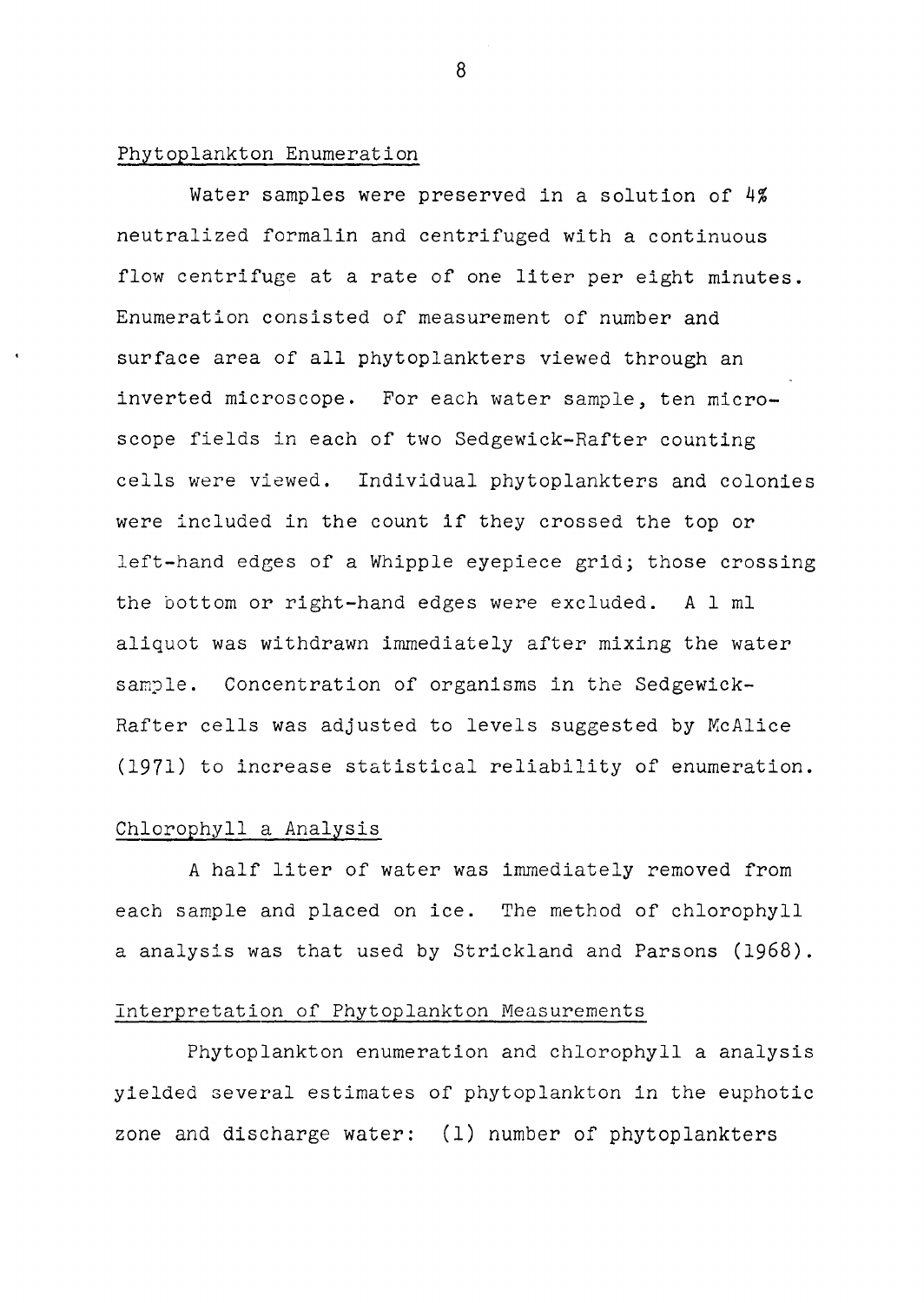per liter; (2) areal units of phytoplankters per liter; (3) average cell size of phytoplankters in each sample; and  $(4)$  chlorophyll a concentration in mg/m<sup>3</sup>.

Number of phytoplankters per liter is often considered one of the best estimates of phytoplankton standing crop (Findenegg, 1969; Welch, 1948), but overall estimates of mixed populations in such units as individuals/ liter may be misleading if the nature of the individuals is not explaineQ (cells, filaments, or colonies) (Lund and Talling, 1957). To partially alleviate this problem, surface area measurements were made of all phytoplankters. Total cell surface has been shown to be highly correlated with photosynthetic rate (r =  $0.74$  as compared to r =  $0.45$ for number and  $r = 0.62$  for cell volume) (Paasche, 1960).

The third measurement, cell size, may reflect stage of growth of the phytoplankton. Since surface development controls absorption phenomena, estimates of population in terms of cell surface relate to production rate (Paasche, 1960). Fogg (1965) found, as one might expect from surface/volume ratio, small forms are more active per unit mass of cell material than larger ones.

The common chemical method for estimating living plant matter in the particulate organic part of water is to determine characteristic plant pigments. Unfortunately the amount of organic substance associated with a given quantity of plant pigment is variable, depending on the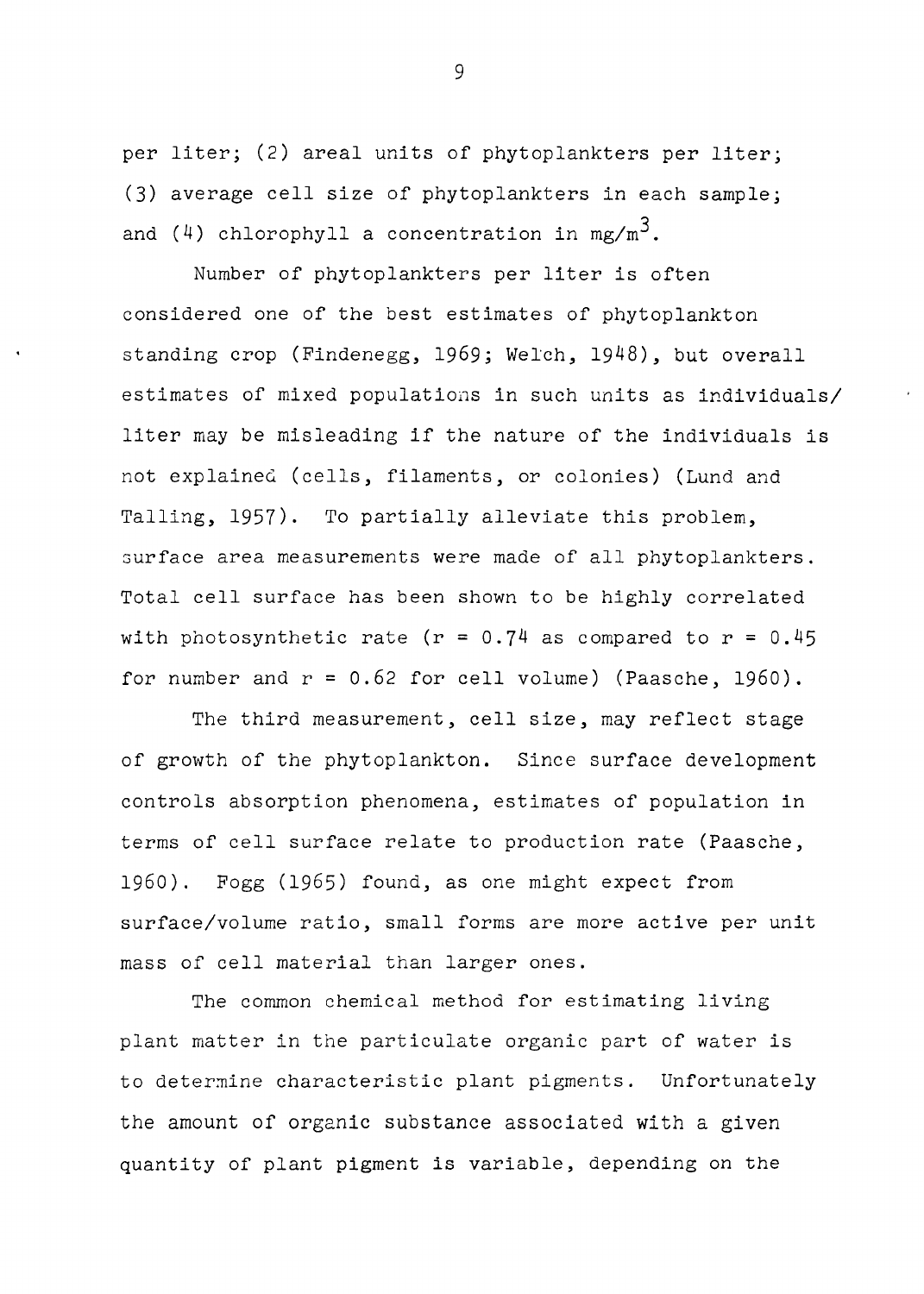particular phytoplankter and its condition. Total plant carbon is from 25 to 100 times the chlorophyll a estimate (Strickland and Parsons, 1968). Chlorophyll a is at best a gross indicator of quantity and quality of biomass and is used in this regard in this paper.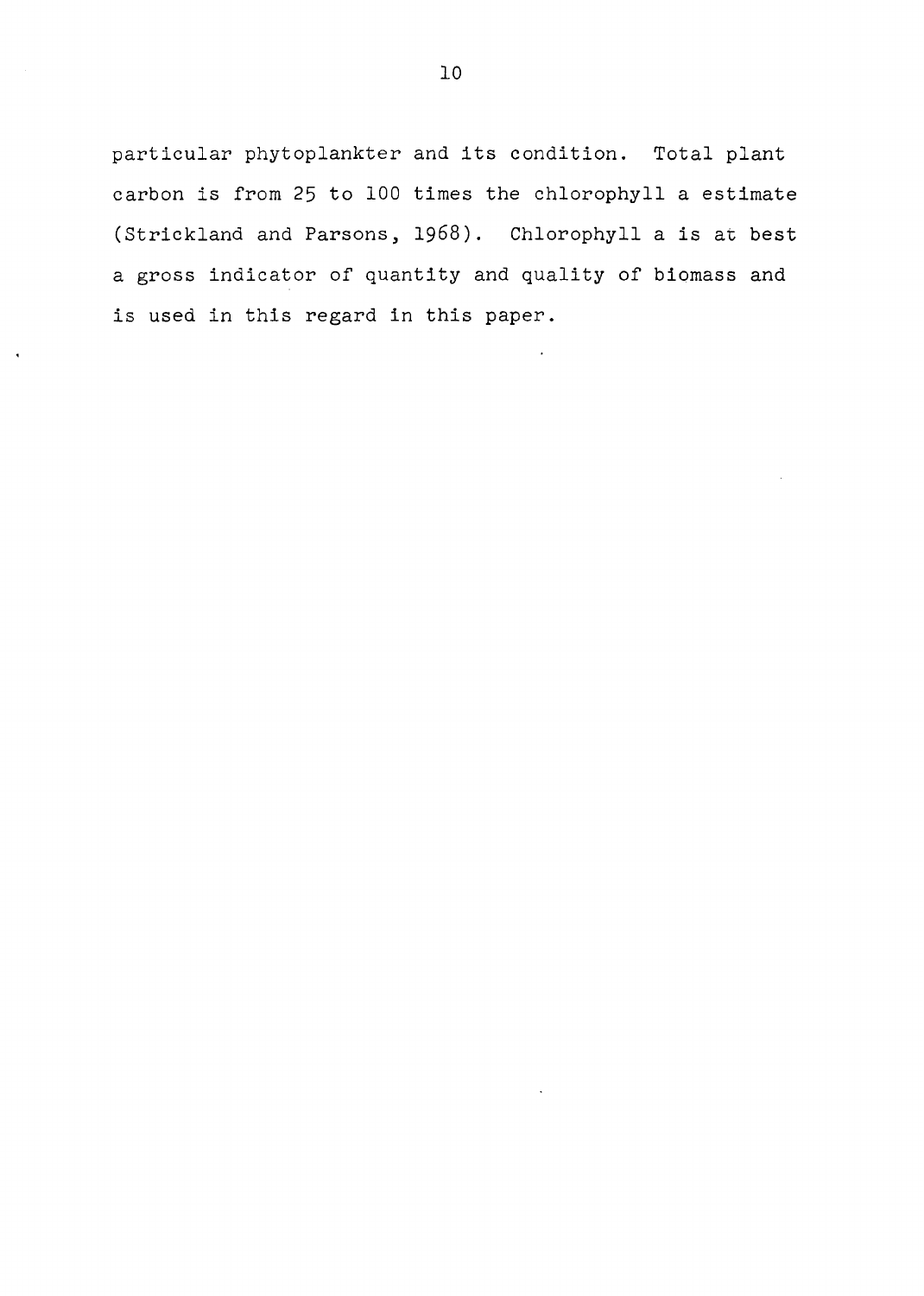#### RESULTS

#### Rate of Water Discharge vs. Reservoir Phytoplankton

Simple linear regression was utilized to evaluate correlation between rate of water discharge and each of the following four phytoplankton population measurements: **(1) number/liter;** (2) areal units/liter; (3) average cell size; and (4) chlorophyll a. Number/liter and areal units/ liter data were transformed to common logarithms.

Demarcation of the lake into four quadrants required a standard format for estimating the influence of water discharge on each quadrant. Phytoplankton in quadrant IV, 12 to 16 km uplake from the dam, had not been in the lake as long as those in quadrant I. To account for the difference of in-lake residence time, the time required to complete one lake turnover (water in the euphotic zone was assumed to move through the quadrants at a constant rate) prior to noon of the sampling date was determined from discharge records. For example, for a 28 day turnover period, average rate of water discharge of the 7 days (28/4) prior to noon of the sampling date was determined and used in the simple linear regression for quadrant IV. The average rate of water discharge of 14 days (2 X 28/4) was used for quadrant III. In a like manner, average rate of water discharge to use for quadrants I and II were determined.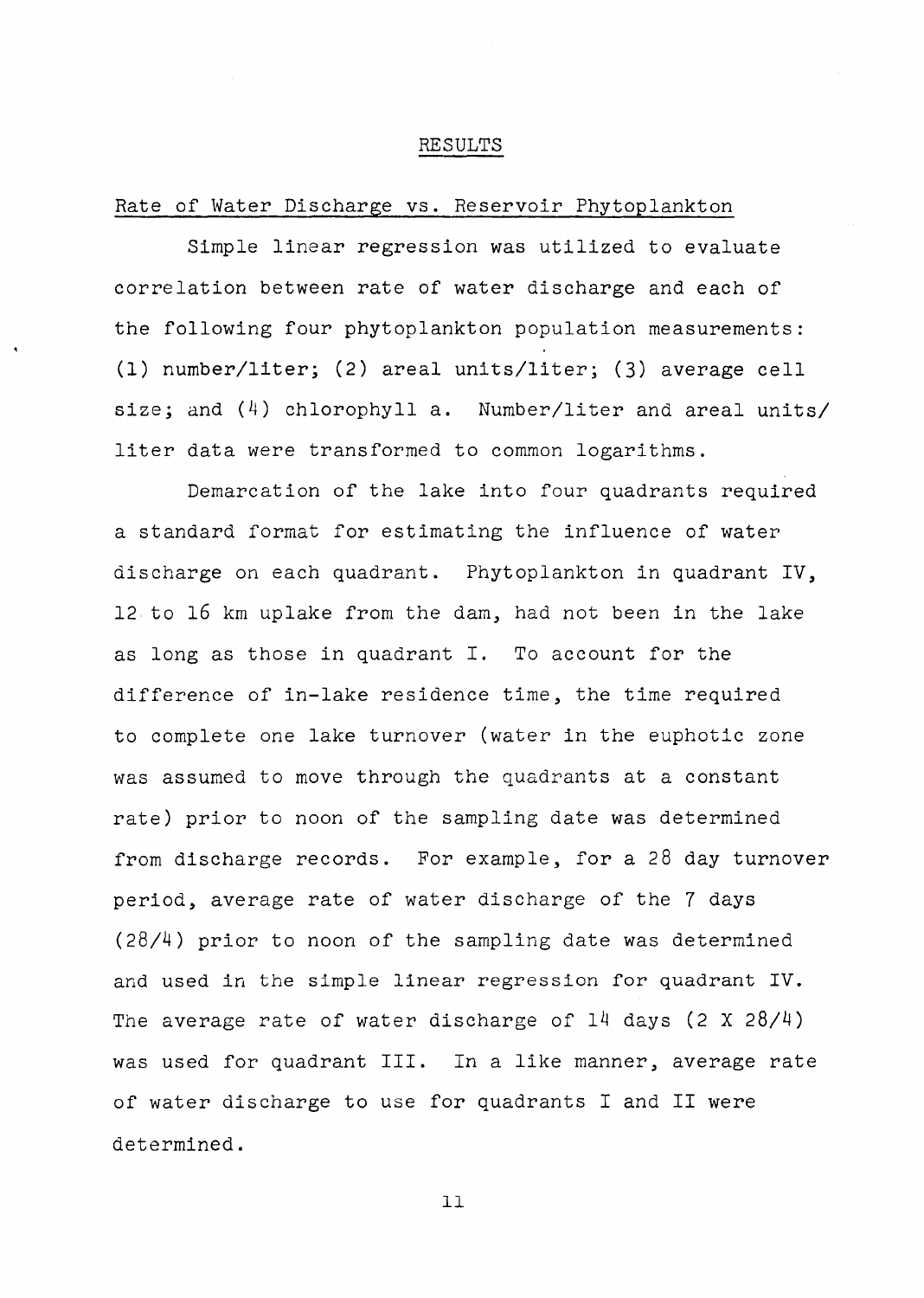The most striking relationship between rate of water discharge and phytoplankton number/liter occurred during summer (Table 1). An inverse relationship exists and, with the exception of quadrant IV, is significant at all locations. With the influence of quadrant removed (total lake), a significant inverse·relationship still exists for summer.

No relationship between rate of water discharge and phytoplankton number/liter was detected during autumn. Regression analysis shows that about 11% of the spring variation in number/liter for the total lake can be accounted for by the rate of water discharge. During winter, a positive correlation between rate of water discharge and number/liter for the entire lake was indicated. Smaller sample size during winter required the correlation coefficients to be larger than during other seasons to reach significance.

Correlations were most inverse between rate of water discharge and phytoplankton areal units/liter during summer (Table 2). Starting with the highly significant inverse correlation in quadrant I ( $R^2 = .64$ ), the inverse relationship generally decreases in uplake direction.

Correlations between rate of water discharge and average phytoplankton cell size show no relationship in spring and autumn (Table 3). Cell size had a relatively high negative correlation with rate of water discharge in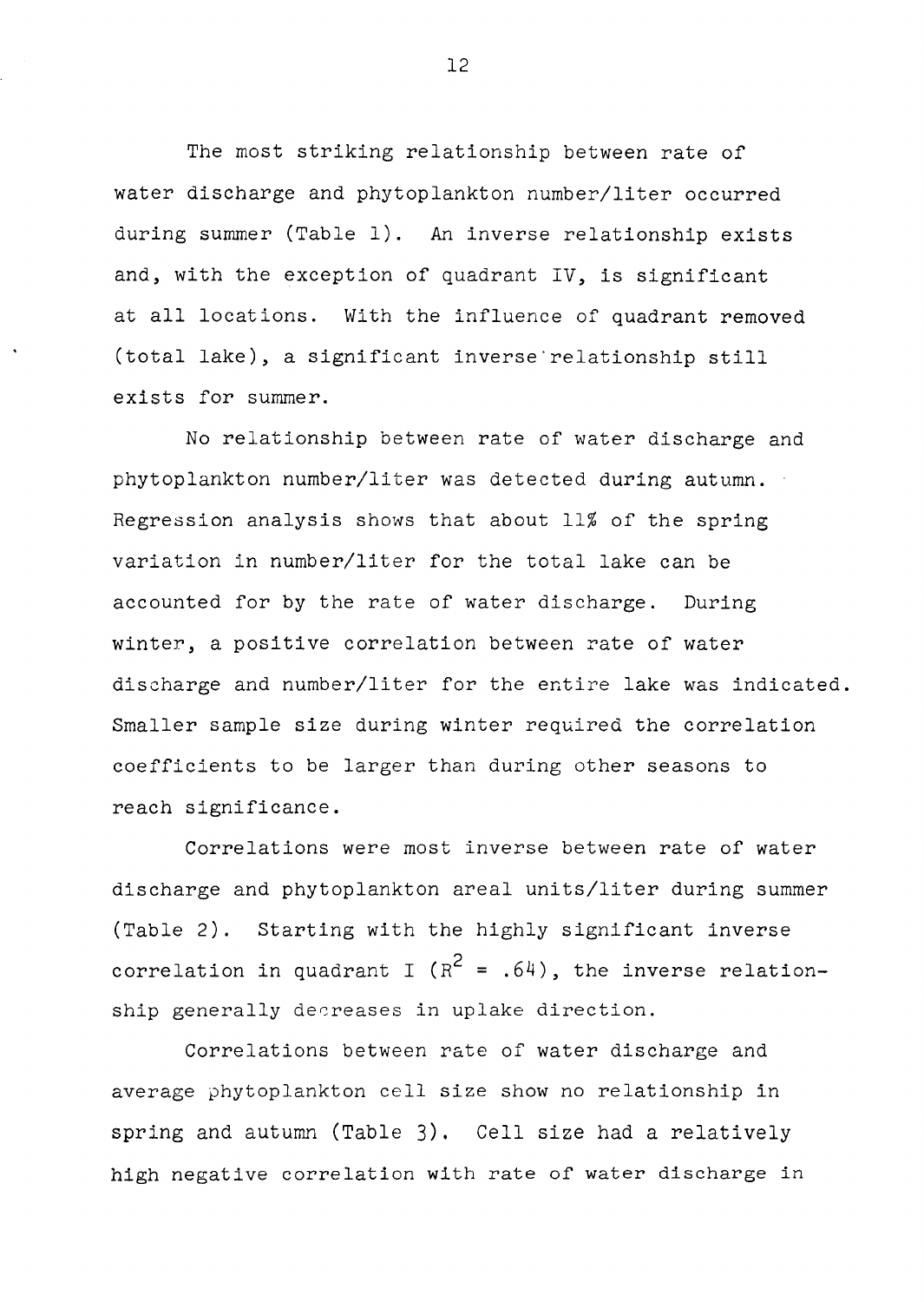TABLE 1.--Correlation coefficients between rate of water discharge and phytoplankton (number/liter) as influenced by season and location in Claytor Lake

|                |               |                | Location        |                |                |
|----------------|---------------|----------------|-----------------|----------------|----------------|
| Time<br>Period | Quadrant<br>Τ | Quadrant<br>ΙI | Quadrant<br>III | Quadrant<br>ΙV | Entire<br>Lake |
| Spring         | .19           | $-.34$         | $-.49$          | $-.51$         | $-.34*$        |
| Summer         | $-.76***$     | $-.55*$        | $-.64$ **       | $-.39$         | $-.46***$      |
| Autumn         | $-.24$        | .07            | .01             | $-.13$         | $-.06$         |
| Winter         | .61           | .48            | $-.23$          | .78            | $.45*$         |
| Year           | $-.26$        | $-.22$         | $-.22$          | $-.06$         | $-.16*$        |

\*\* Significant at  $\alpha = 0.05$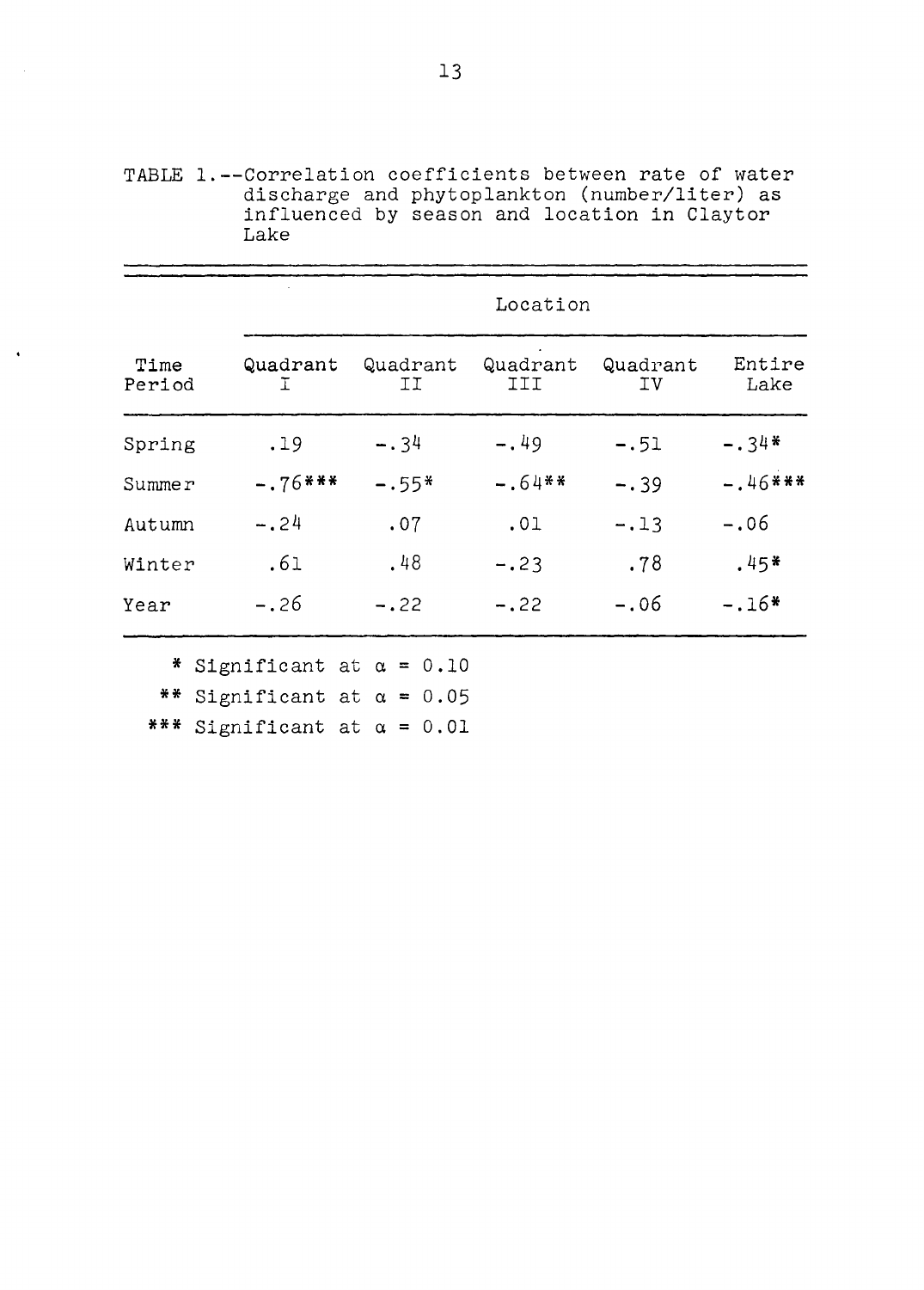TABLE 2.--Correlation coefficients between rate of water discharge and phytoplankton (areal units/liter) as influenced by season and location in Claytor Lake

|                |               |                 | Location        |                |                |
|----------------|---------------|-----------------|-----------------|----------------|----------------|
| Time<br>Period | Quadrant<br>T | Quadrant<br>ΙI. | Quadrant<br>III | Quadrant<br>ΙV | Entire<br>Lake |
| Spring         | .30           | $-.26$          | $-.58$          | $-.45$         | $-.29*$        |
| Summer         | $-.80***$     | $-.69$ **       | $-.69**$        | $-.50$         | $-.55$ **      |
| Autumn         | $-.19$        | $-.05$          | $-.05$          | $-.06$         | $-.05$         |
| Winter         | .32           | .02             | $-.29$          | .70            | .22            |
| Year           | $-.32*$       | $-.35*$         | $-.38*$         | $-.17$         | $-.27$ ***     |

\*\* Significant at  $\alpha = 0.05$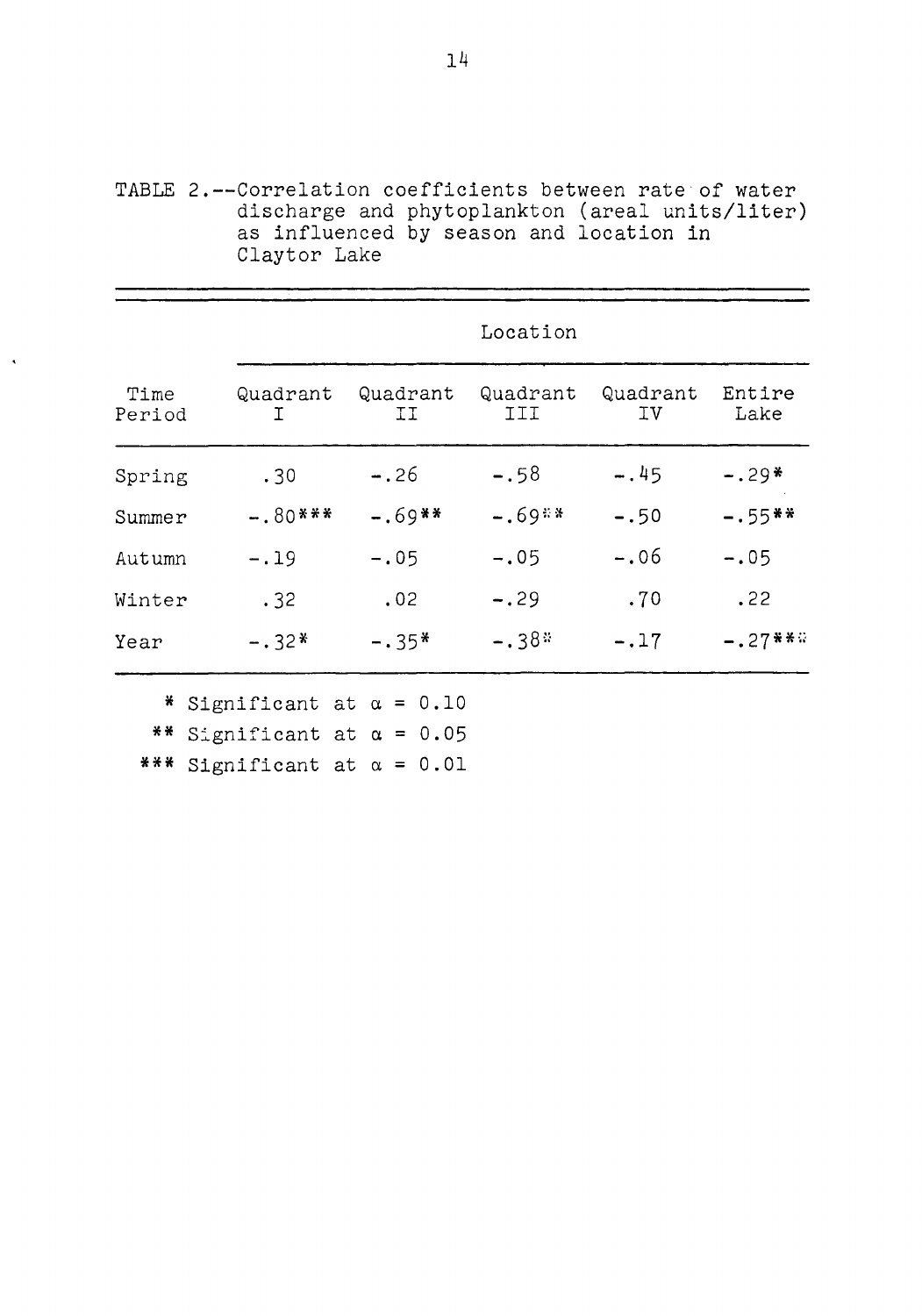|                |                |                | Location        |                |                |
|----------------|----------------|----------------|-----------------|----------------|----------------|
| Time<br>Period | Quadrant<br>I. | Quadrant<br>ΙI | Quadrant<br>III | Quadrant<br>ΙV | Entire<br>Lake |
| Spring         | .39            | .09            | $-0.39$         | .33            | .09            |
| Summer         | $-.64*$        | $-.64*$        | $-.57$          | $-.42$         | $-.46**$       |
| Autumn         | $-.22$         | $-.29$         | .01             | $-.05$         | $-.12$         |
| Winter         | $-.85*$        | $-.77$         | $-.07$          | $-.15$         | $-.38*$        |
| Year           | $-.35*$        | $-.34$         | $-.37**$        | $-.21$         | $-.28$ ***     |

TABLE 3.--Correlation coefficients between rate of water discharge and phytoplankton (average cell size) as influenced by season and location in Claytor Lake

\*\* Significant at  $\alpha = 0.05$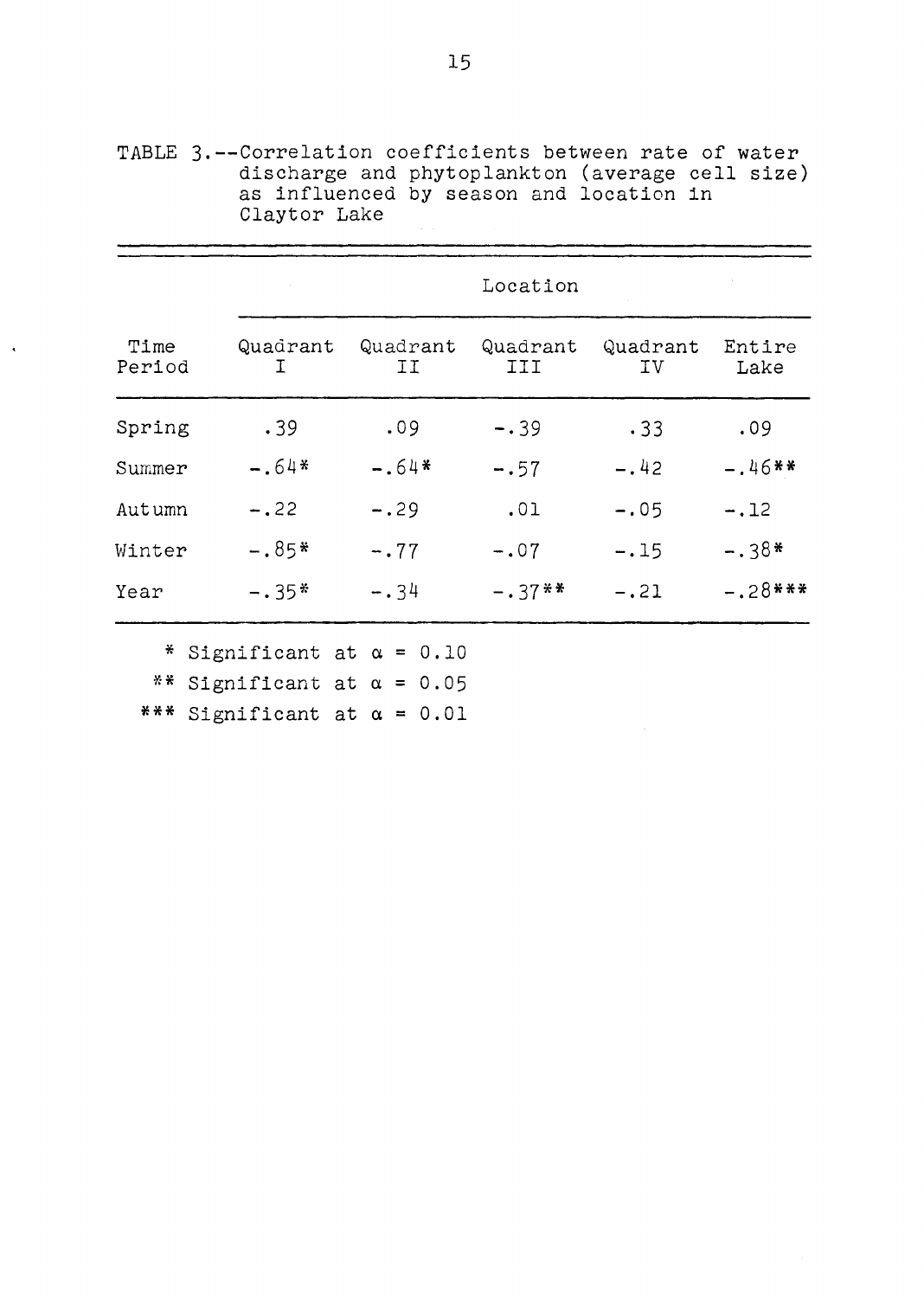quadrants I and II during winter, different from the relationship between rate of water discharge and number/ liter and areal units/liter. This difference is also reflected by the correlation coefficient of -.38 obtained when the quadrant factor was excluded by using data from the entire lake.

Correlations between rate of water discharge and chlorophyll a are not significant during spring and autumn, nor does it appear that the inverse relationship increases as the location uplake increases (Table 4). While summer data show a significant relationship at all quadrants and the entire lake, no significant relationship exists in winter.

#### Rate of Water Discharge vs. Rate of Phytoplankton Discharge

Multiple regression analysis was used to clarify results from simple regression analysis, which would only indicate if rate of water discharge had an effect on reservoir phytoplankton populations. Multiple regression could indicate if the effect was due to increased physical removal of phytoplankton from the reservoir by increased rates *or* water discharge, or perhaps to some indirect effect. Number/liter, areal units/liter, and average cell size of phytoplankton in the tailrace (discharge) water were used as dependent variables in multiple regression analyses (Table 5). Independent variables were rate of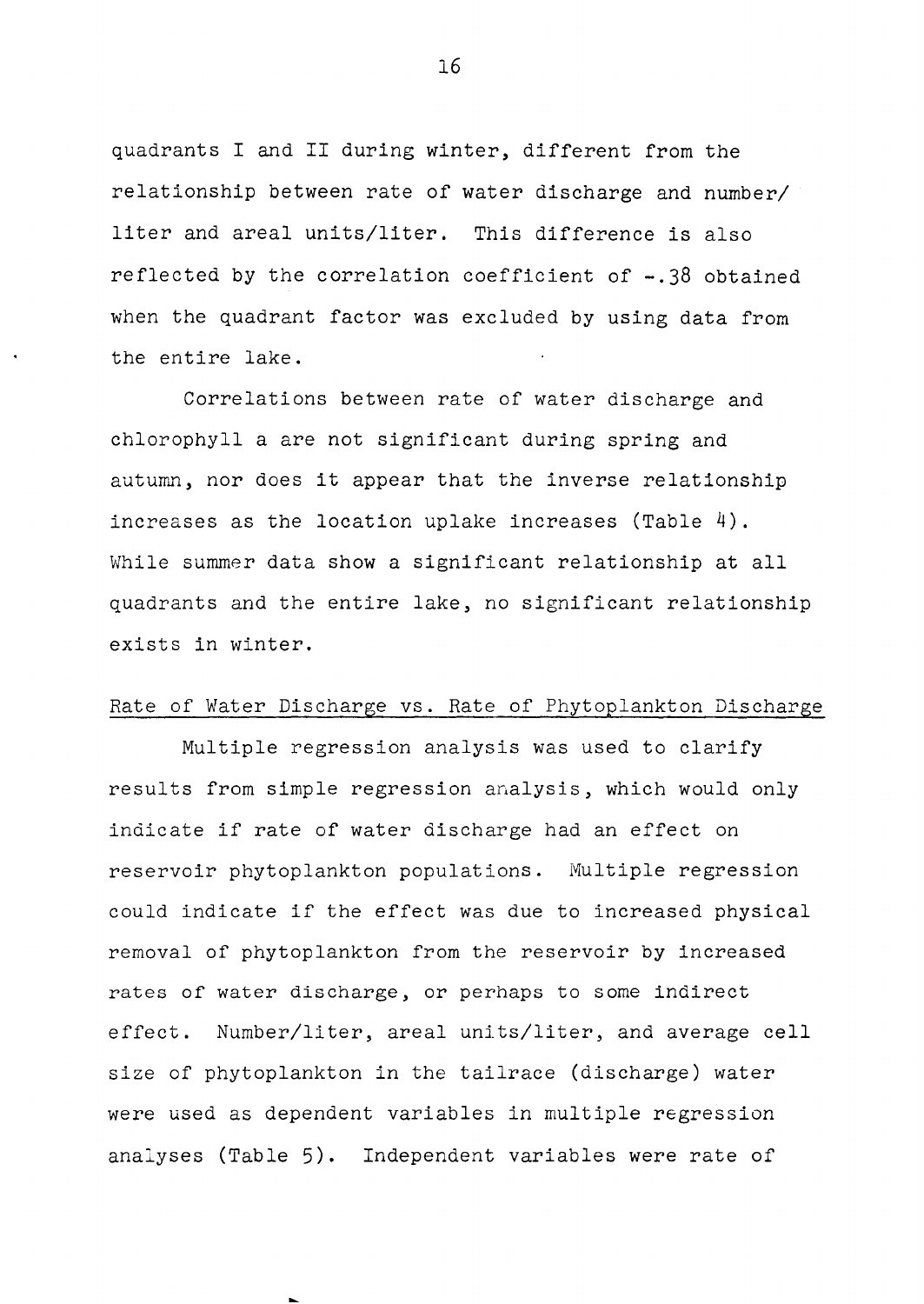|                |               |                | Location        |                |                |
|----------------|---------------|----------------|-----------------|----------------|----------------|
| Time<br>Period | Quadrant<br>T | Quadrant<br>ΙI | Quadrant<br>III | Quadrant<br>ΙV | Entire<br>Lake |
| Spring         | .34           | .10            | $-.41$          | $-.51$         | $-.06$         |
| Summer         | $-.73**$      | $-.65$ **      | $-.64*$         | $-.68**$       | $-.62***$      |
| Autumn         | $-.45$        | .02            | .28             | $-.11$         | $-.03$         |
| Winter         | $-.50$        | $-.49$         | .13             | .28            | $-.23$         |
| Year           | $-.34*$       | $-.17$         | $-.31*$         | $-.34*$        | $-.28***$      |
|                |               |                |                 |                |                |

TABLE 4.--Correlation coefficients between rate of water discharge and phytoplankton (chlorophyll a) as influenced by season and location in Claytor Lake

 $\ddot{\phantom{a}}$ 

\*\* Significant at  $\alpha = 0.05$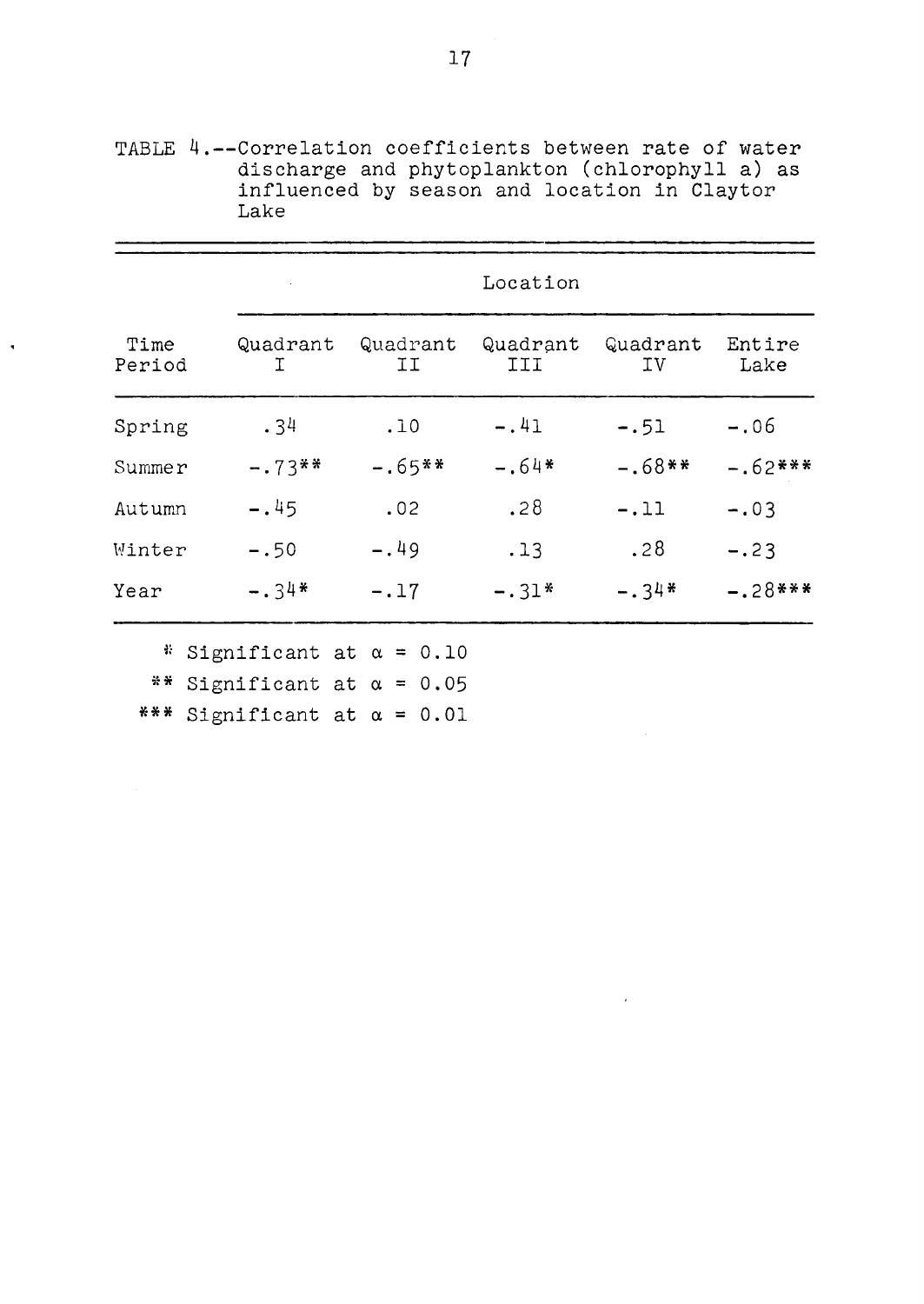TABLE 5.--Multiple regression analysis relating discharge phytoplankton measurements to rate of water discharge and selected reservoir phytoplankton measurements. Lake location was included as an independent variable by using reservoir phytoplankton measurements from station 1 and quadrant I (stations 1-4) in two multiple regression analyses

 $\overline{a}$ 

| Dependent<br>variable                 | Constant<br>for model | Independent<br>variables                  | Regression<br>coefficients | Standard<br>partial<br>regression<br>coefficients | $R^2$ | $\alpha$ |
|---------------------------------------|-----------------------|-------------------------------------------|----------------------------|---------------------------------------------------|-------|----------|
| Number/liter<br>in discharge          | 0.5869                | Number/liter<br>at station 1              | 0.7545                     | .780                                              | .75   | 0.06     |
|                                       |                       | Rate of water<br>discharge                | 0.00000304                 | .629                                              |       |          |
| Number/liter<br>in discharge          | 1.2480                | Number/liter<br>at quadrant I<br>stations | 0.7078                     | .743                                              | .50   | 0.01     |
|                                       |                       | Rate of water<br>discharge                | 0.00000102                 | .158                                              |       |          |
| Areal units/<br>liter in<br>discharge | 0.9916                | Areal units/<br>liter at<br>station 1     | 0.7171                     | .676                                              | .78   | 0.05     |
|                                       |                       | Rate of water<br>discharge                | 0.00000251                 | .667                                              |       |          |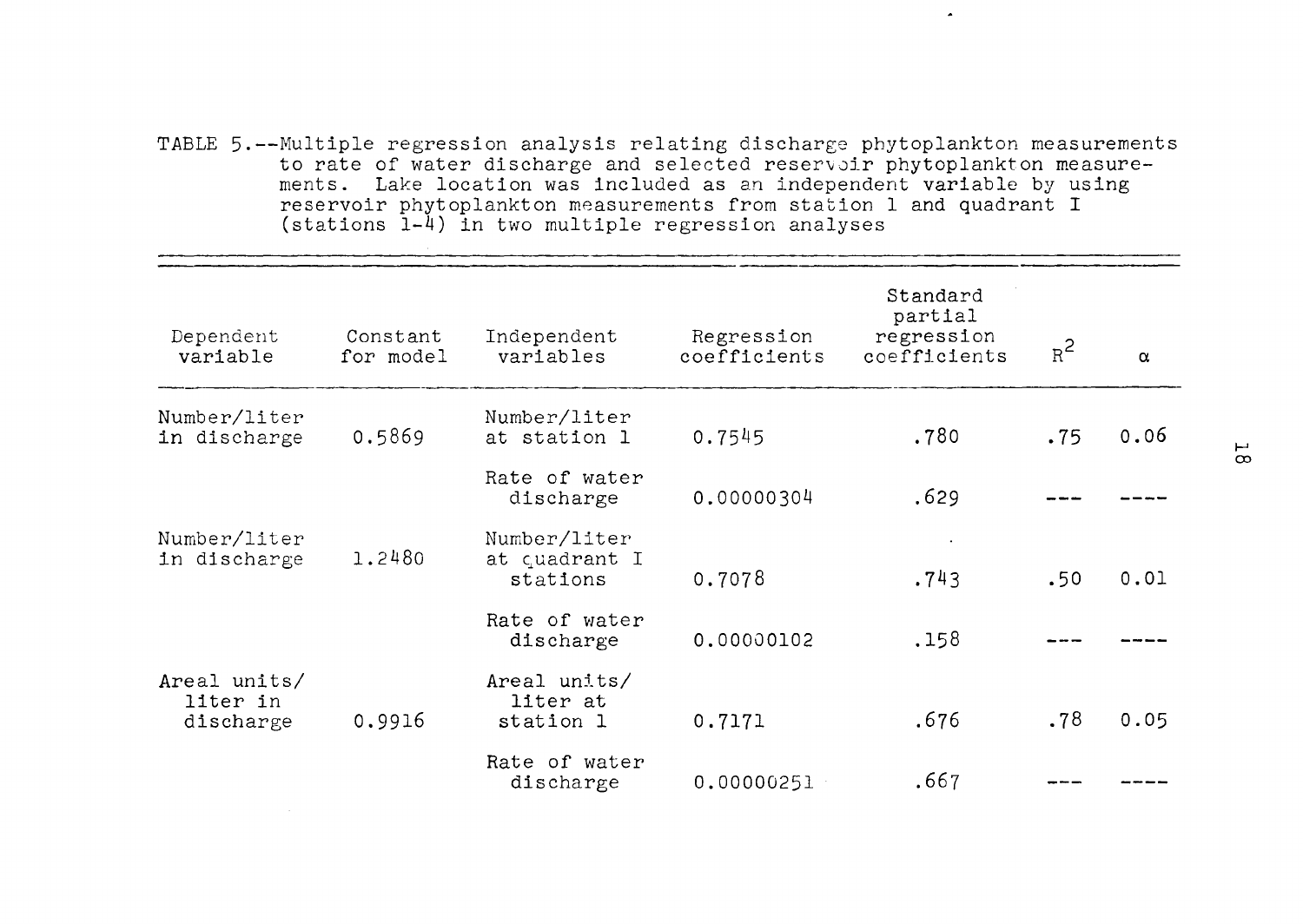|  |  | TABLE 5.--Continuation |
|--|--|------------------------|
|--|--|------------------------|

| Dependent<br>variable                 | Constant<br>for model | Independent<br>variables                           | Regression<br>coefficients | Standard<br>partial<br>regression<br>coefficients | $R^2$ | $\alpha$ |    |
|---------------------------------------|-----------------------|----------------------------------------------------|----------------------------|---------------------------------------------------|-------|----------|----|
| Areal units/<br>liter in<br>discharge | 1.4632                | Areal units/<br>liter at<br>quadrant I<br>stations | 0.6722                     | .850                                              | .64   | 0.01     |    |
|                                       |                       | Rate of water<br>discharge                         | 0.00000135                 | .273                                              |       |          | 55 |
| Average cell<br>size in<br>discharge  | $-0.3955$             | Average cell<br>size at<br>station 1               | 0.9846                     | .980                                              | .78   | 0.05     |    |
|                                       |                       | Rate of water<br>discharge                         | 0.00000228                 | .404                                              |       |          |    |
| Average cell<br>size in<br>discharge  | 0.0798                | Average cell<br>size at<br>quadrant I<br>stations  | 0.9252                     | .703                                              | .49   | 0.01     |    |
|                                       |                       | Rate of water<br>discharge                         | 0.00000007                 | .009                                              |       |          |    |

 $\blacktriangle$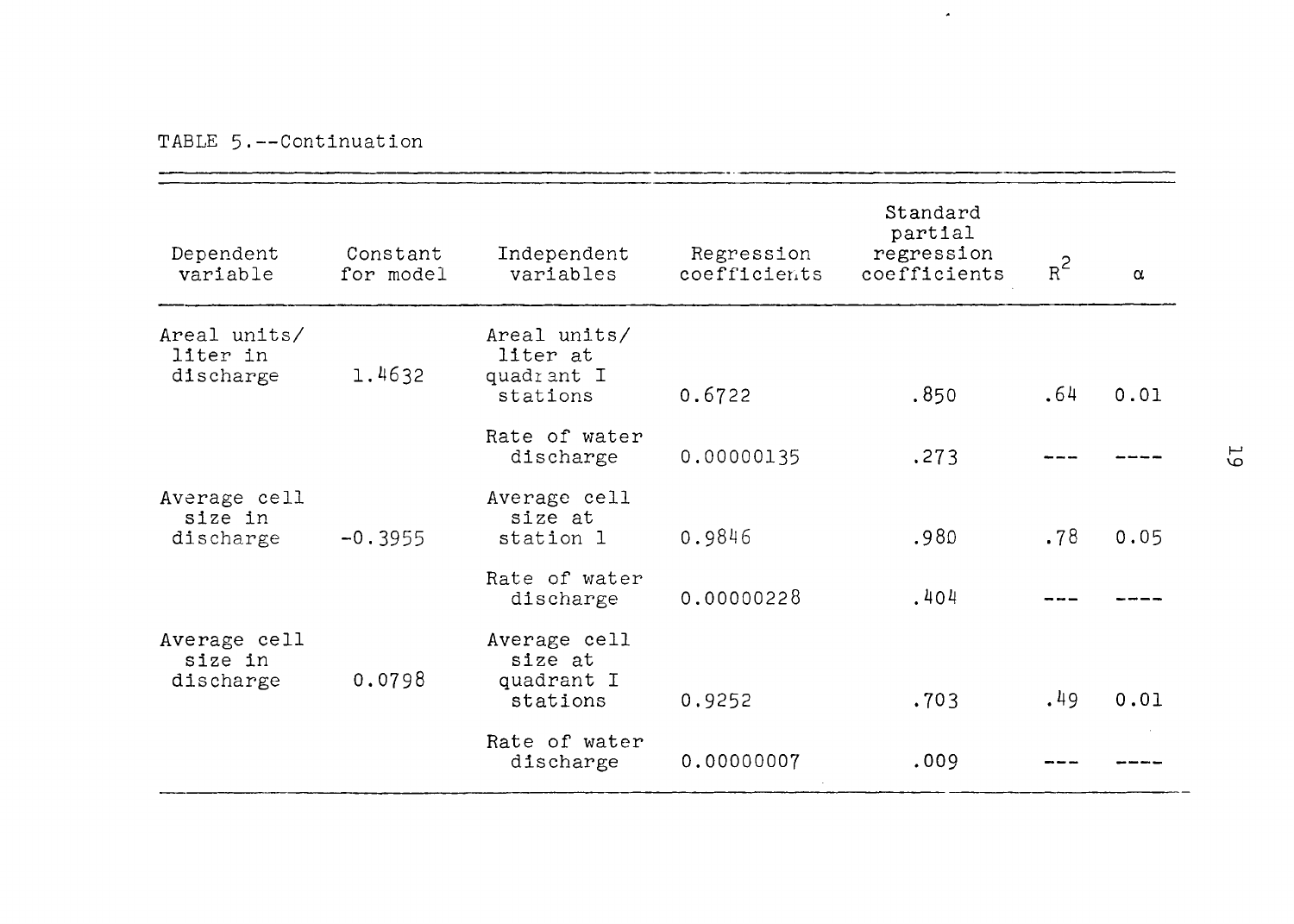water discharge and selected reservoir phytoplankton population measurements.

When reservoir phytoplankton data from only station 1 was used in multiple regression, the coefficient of determination,  $R^2$ , for each discharge phytoplankton estimate was higher than  $R^2$  values resulting from the use of reservoir phytoplankton data of all four stations in quadrant I. An additional 18-29% of the variation in the dependent variable was explained when reservoir phytoplankton measurements were those from only station 1 .

A comparison of standard partial regression coefficients indicates the relative importance of the independent variables since each standard partial regression coefficient is independent of the original units of measurement (Steel and Torrie, 1960). Standard regression coefficients show that the importance of rate of water discharge was considerably reduced when reservoir phytoplankton measurements of all stations in quadrant I were used. The rate of water discharge was generally as important as the remaining variable when station 1 phytoplankton measurements were used in the regression.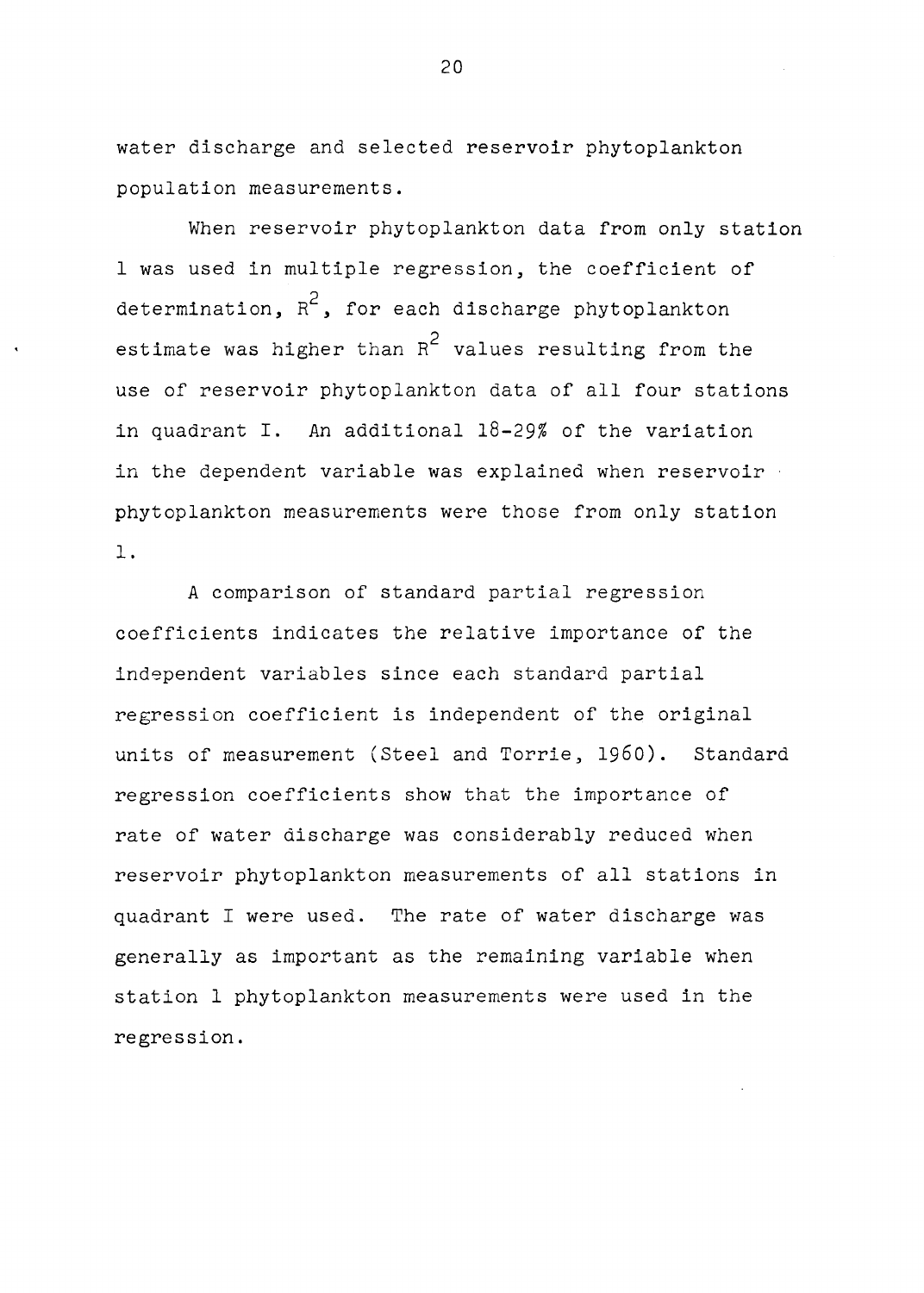Effect of Lake Location on Phytoplankton Populations

A 4 X 4 factorial analysis, with sampling days treated as blocks to remove the influence of time, was used to evaluate effect of lake location on phytoplankton populations. One factor was substation (shoreline to shoreline location); the other was quadrant. Analysis of variance F values for differences in quadrant measurements were: (1) number/liter (P < 0.02); (2) areal units/liter  $(P < 0.01)$ ; (3) average cell size  $(P < 0.01)$ ; and  $(4)$ chlorophyll a  $(P < 0.07)$ . Only chlorophyll a measurements showed significant ( $P < 0.02$ ) differences due to substation location. None of the interactions were significant. Duncan's new multiple-range test was used to determine which quadrants and substations were significantly different (Table 6).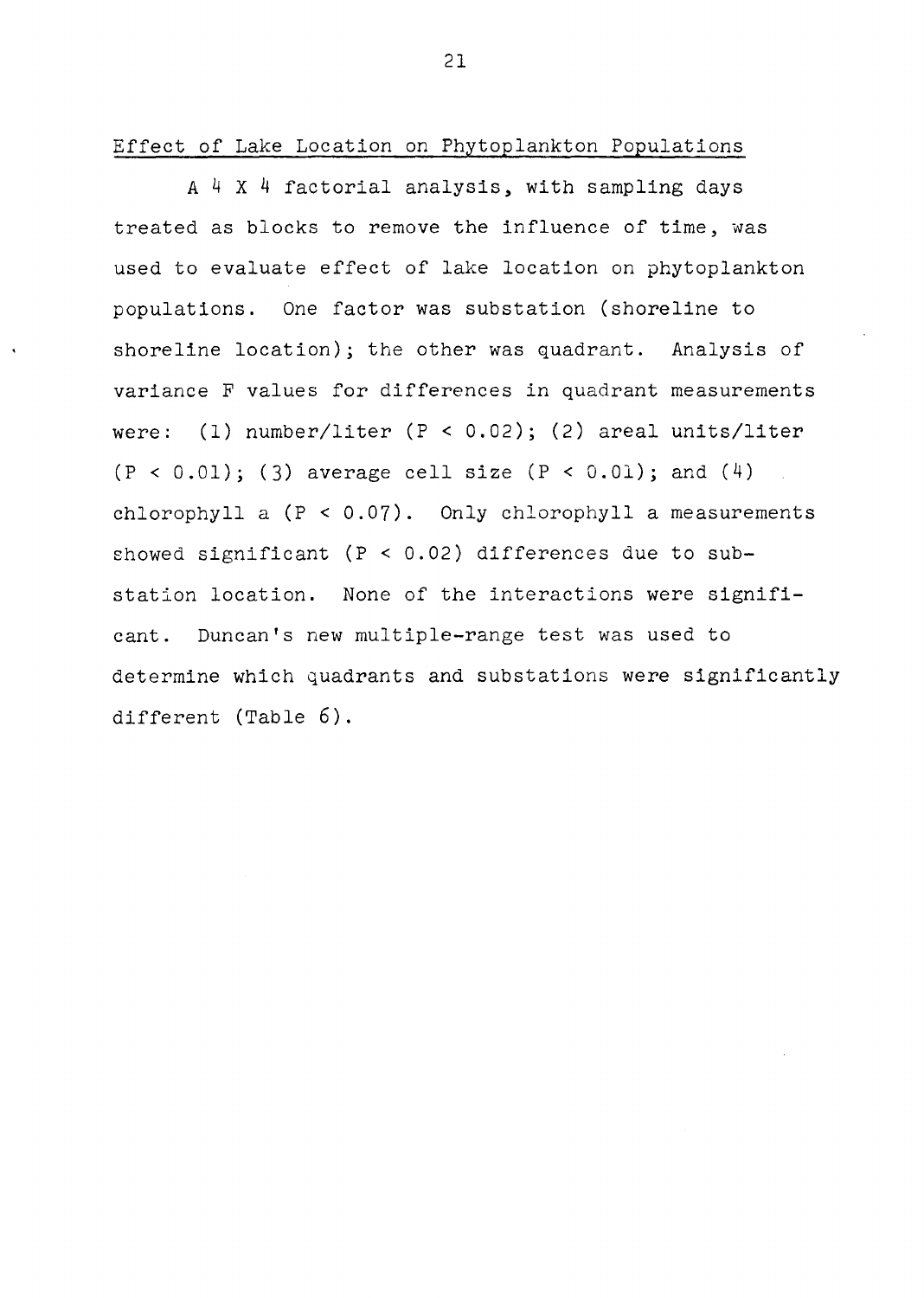TABLE 6.--Multiple-range test of effect of lake location on phytoplankton measurements in Claytor Lake. Underlined values are not significantly different at  $\alpha = 0.05$ 

 $\bullet$ 

| Phytoplankton<br>measurement | Factor<br>(Location) |           |          | Level (Mean) |           |
|------------------------------|----------------------|-----------|----------|--------------|-----------|
| Number/liter                 | Quadrant             | I(5.78)   | IV(5.73) | II(5.71)     | III(5.71) |
| Aeral units/<br>liter        | Quadrant             | I(5.55)   | II(5.47) | IV(5.46)     | III(5.44) |
| Average cell<br>size         | Quadrant             | I(.72)    | II(.69)  | III(.62)     | IV(.60)   |
| Chlorophyll a                | Quadrant             | IV(12.96) | I(11.55) | III(11.40)   | II(11.33) |
| Chlorophyll a                | Substation           | D(12.92)  | C(11.75) | B(11.47)     | A(11.09)  |
|                              |                      |           |          |              |           |

 $\sim$  10  $\pm$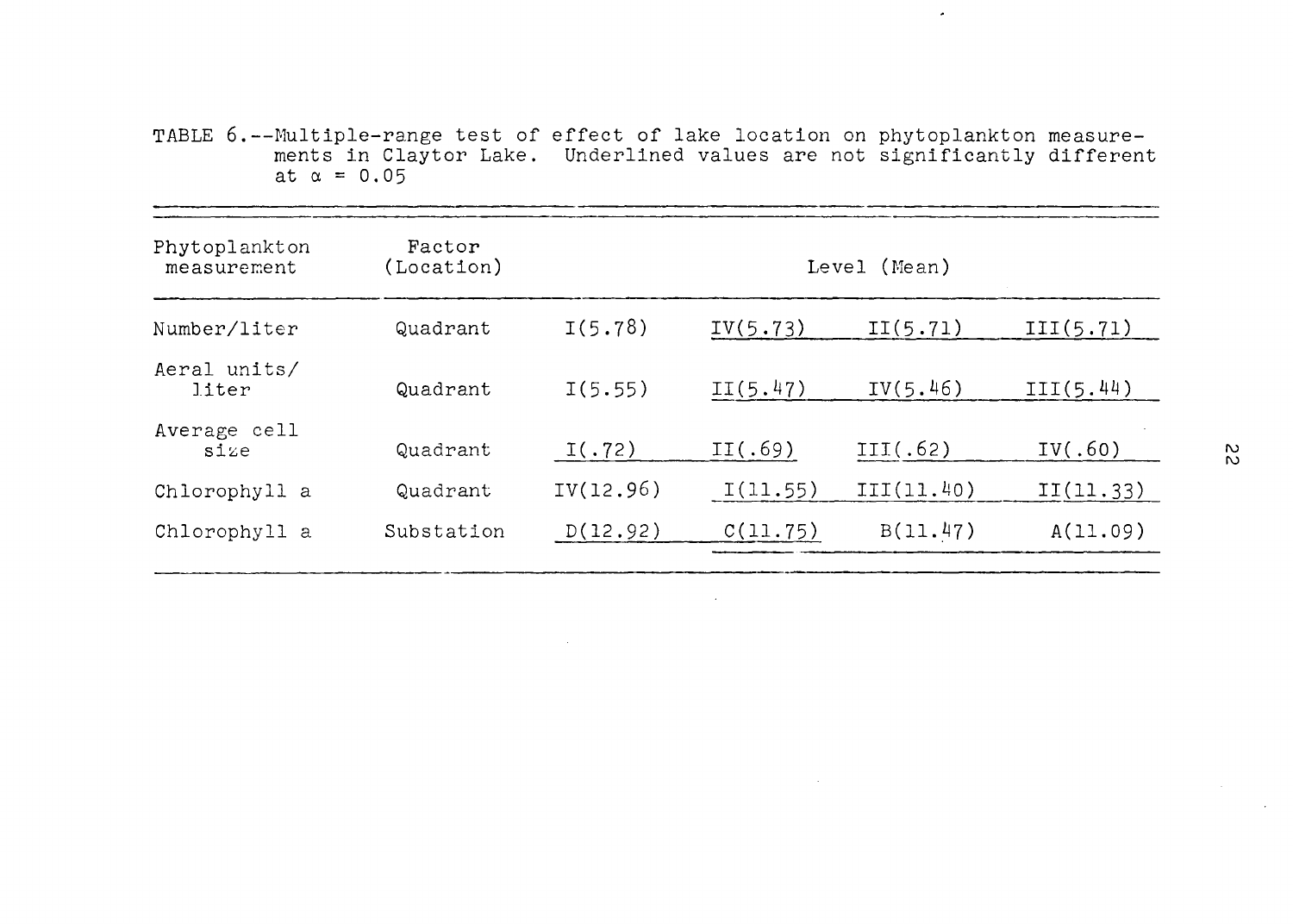#### DISCUSSION

The following important results should be considered in interpreting the total impact of reservoir discharge on phytoplankton: (1) increased rate of discharge did increase the amount of phytoplankton removed from the reservoir; (2) rate of water discharge had less effect on removal of reservoir phytoplankton from locations further uplake; and (3) increase in rate of water discharge had an adverse effect on reservoir phytoplankton populations during spring and summer.

If the adverse effect of discharge was only due to removal of phytoplankton, the expected result, based on average seasonal rate of discharge (summer - 80,000 cubic feet per second/hour (CFSH); autumn -  $86,000$  CFSH; winter -110,COO CFSH; and spring - 123,000 CFSH), would be highest adverse effect for spring, lowest effect for summer, and autumn and winter effects intermediate. Since this relationship did not occur, the adverse effect of rate of water on phytoplankton populations must be partially due to another factor.

During summer, the metalimnion prevents movement of nutrients from the hypolimnion to the epilimnion, which possibly caused the Claytor Lake phytoplankton populations to be limited by nutrient levels. Spring phytoplankton populations (primarily Asterionella, Tabellaria, and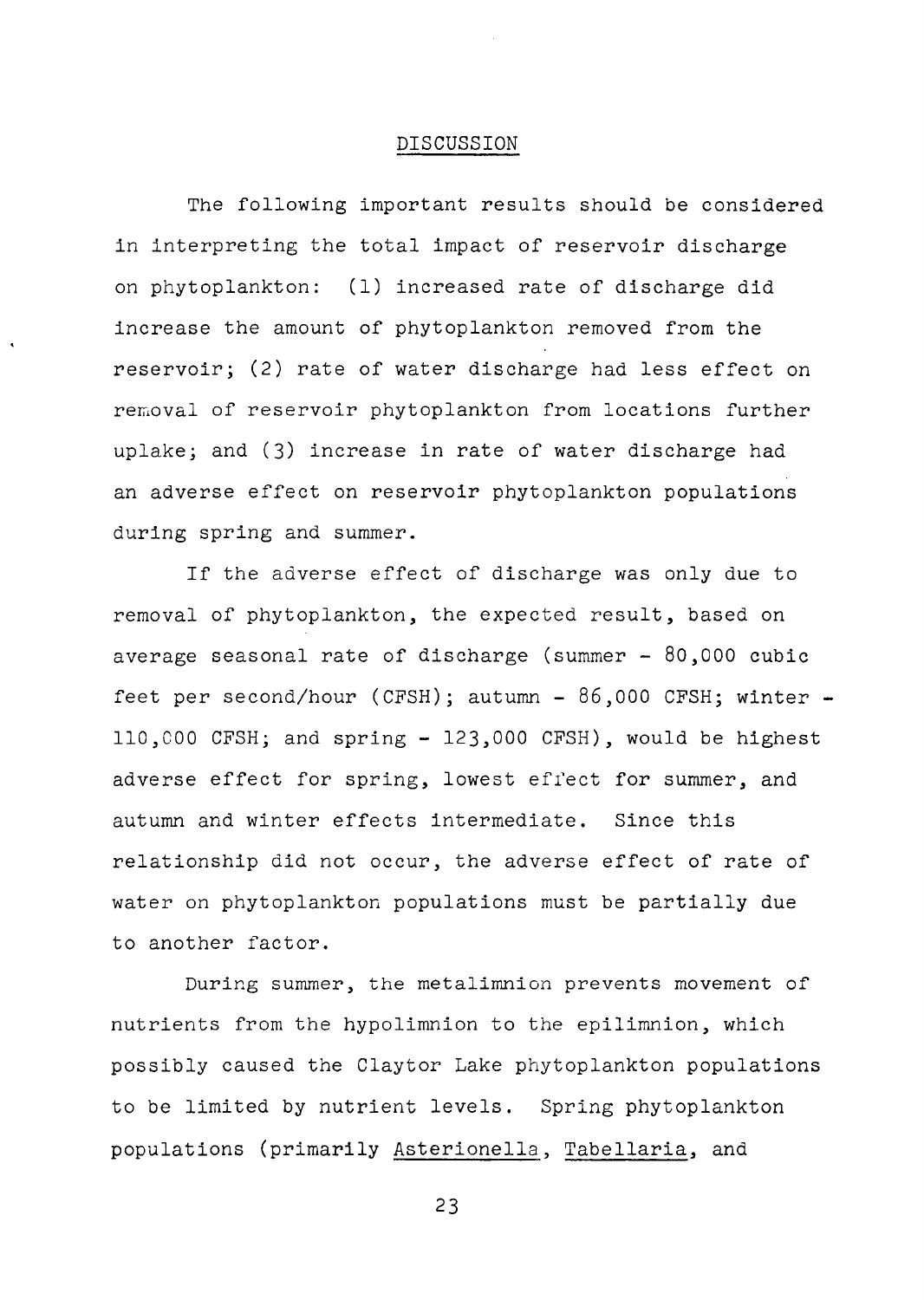Melosira) in Claytor Lake possibly became limited by nutrient supply. Fogg (1965) reported that final phytoplankton standing crop is sometimes roughly proportional to the initial amount of a limiting nutrient and a deficiency of a mineral nutrient may be one of the most important factors causing cessation. of spring growth. Clear instances of this are few, but Lund (1950) did show this to be the case for Asterionella. Autumn and winter phytoplankton populations are usually not limited by nutrient levels (Fogg, 1965; Findenegg, 1965).

If nutrients were limiting spring and summer phytoplankton abundance, the inverse relationship of rate of water discharge and reservoir phytoplankton population levels during spring and summer may have been partially due to the effect of rate of water discharge on nutrient levels. Increased rate of water discharge would perhaps cause greater removal and dilution of reservoir nutrients. Large amounts of phytoplankton in the increased water discharge also results in loss of nutrients available to normal lake recycling mechanisms. Removal of additional nutrients due to increased rate of water discharge would have a deleterious effect on phytoplankton populations limited by nutrient supply. Phytoplankton populations, probably not limited by nutrient levels (autumn and winter), generally showed no inverse relationship even though influenced by higher discharge rates.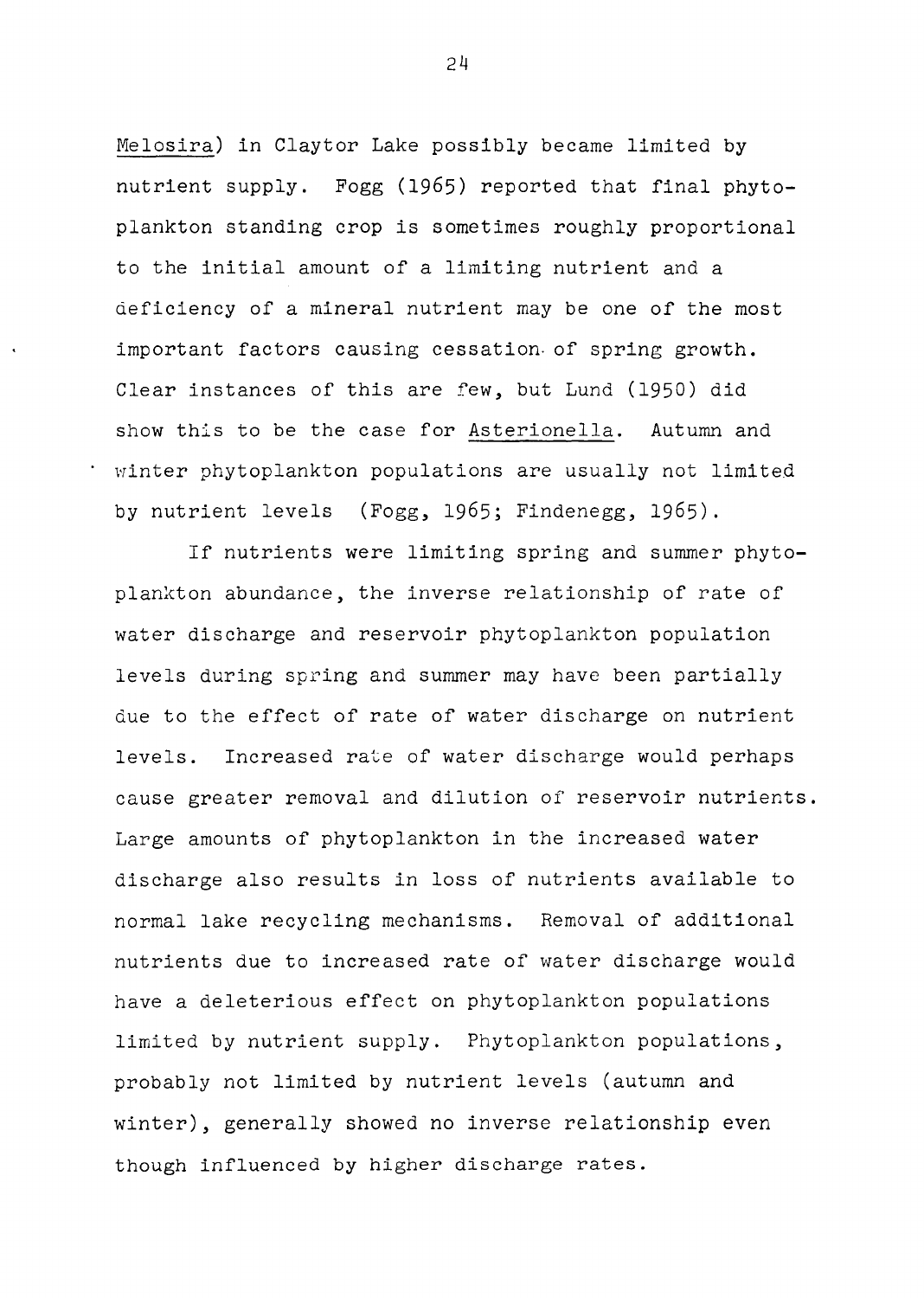Results of the analysis of variance indicate that all phytoplankton measurements except chlorophyll a had highest average values in quadrant I. Simple linear regression showed that rate of water discharge generally had the greatest adverse effect on phytoplankton populations in quadrant I. Higher standing crops would more likely be limited by nutrient supply and increased removal of phytoplankton and nutrients would be deleterious. Highest standing crop values in quadrant I were probably due to decreasing turbidity (resulting in greater euphotic zone depth) and increasing availability of dissolved or particulate nutrient forms in the downlake direction. Less water turbulence in quadrant I, would cause a greater loss of euphotic zone phytoplankton to deeper water. If the majority of the discharge water was withdrawn from below the euphotic zone because of lake stratification, increased loss of phytoplankton from the euphotic zone could cause greater phytoplankton discharge. Losses of phytoplankton to lake depths from the euphotic zone is a natural occurrence; however large losses from discharge and the loss to the lake of the nutrients they contain are not.

During spring, the inverse relationship between rate of water discharge and three of the phytoplankton measurements appeared to increase in the uplake direction.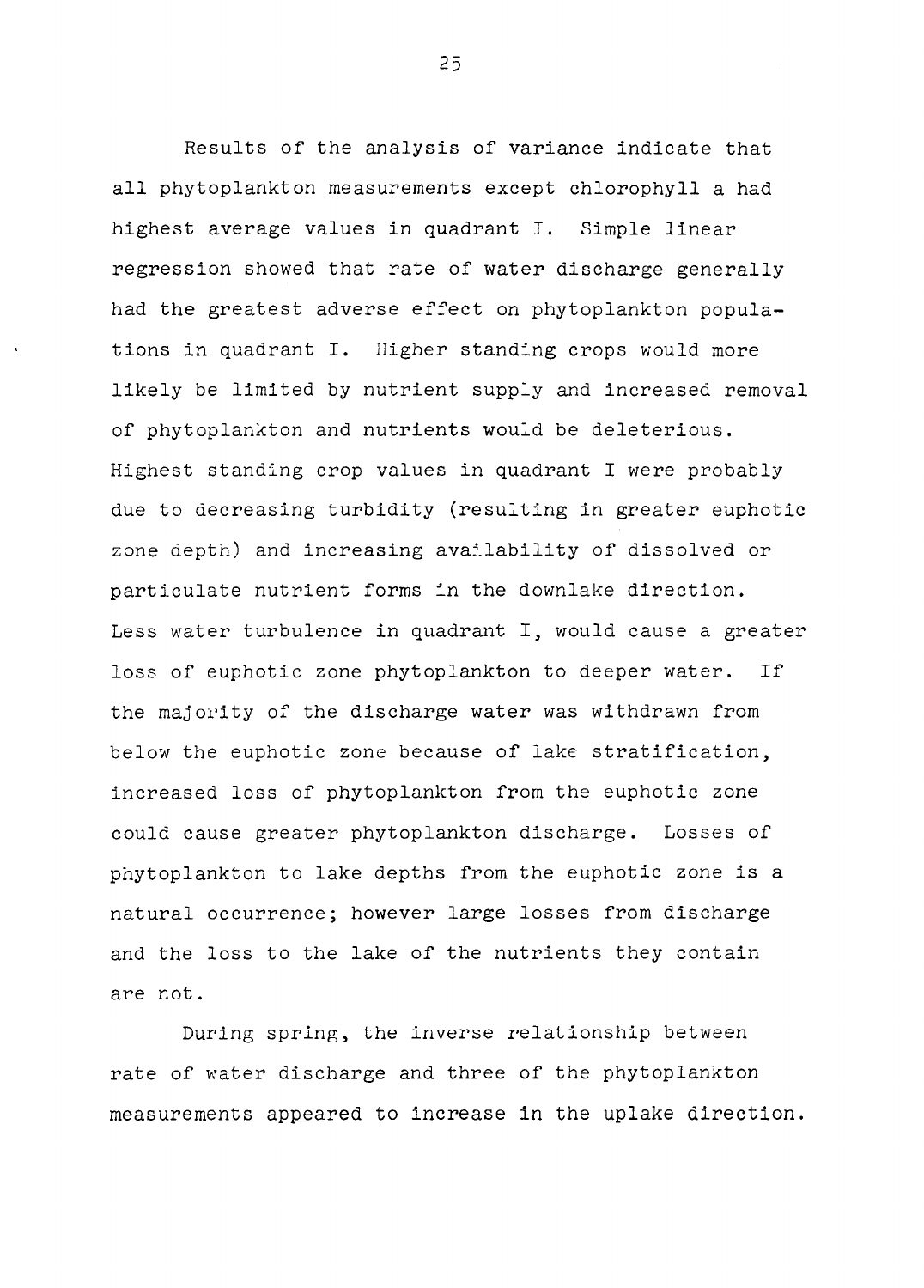This is in opposition to the relationships of other seasons when no relationship was evident or the inverse relationship decreased with uplake location. The latter relationship might be expected since effect of rate of water discharge on the amount of phytoplankton discharged decreased in the uplake direction. One possible explanation of increasing inverse relationships in the uplake direction during spring is that the rate of water discharge in Claytor Lake is not only dependent upon hydroelectric needs, but on rate of water inflow. Infusion of relatively cold river water from increased inflow would be reflected in discharge rate and have a negative effect on the developing spring phytoplankton population. The negative effect would decrease rapidly as inflow water was mixed with warmer downlake water.

In conclusion, results from the various analyses indicate that the adverse effect of rate of water discharge on reservoir phytoplankton populations is due to direct and indirect causes. Rate of water discharge has a direct effect because, as it increases, larger amounts of phytoplankton are removed from the reservoir. Rate of water discharge may also have an indirect effect because *it* could affect some other factor, such as nutrient levels, which may limit reservoir phytoplankton populations.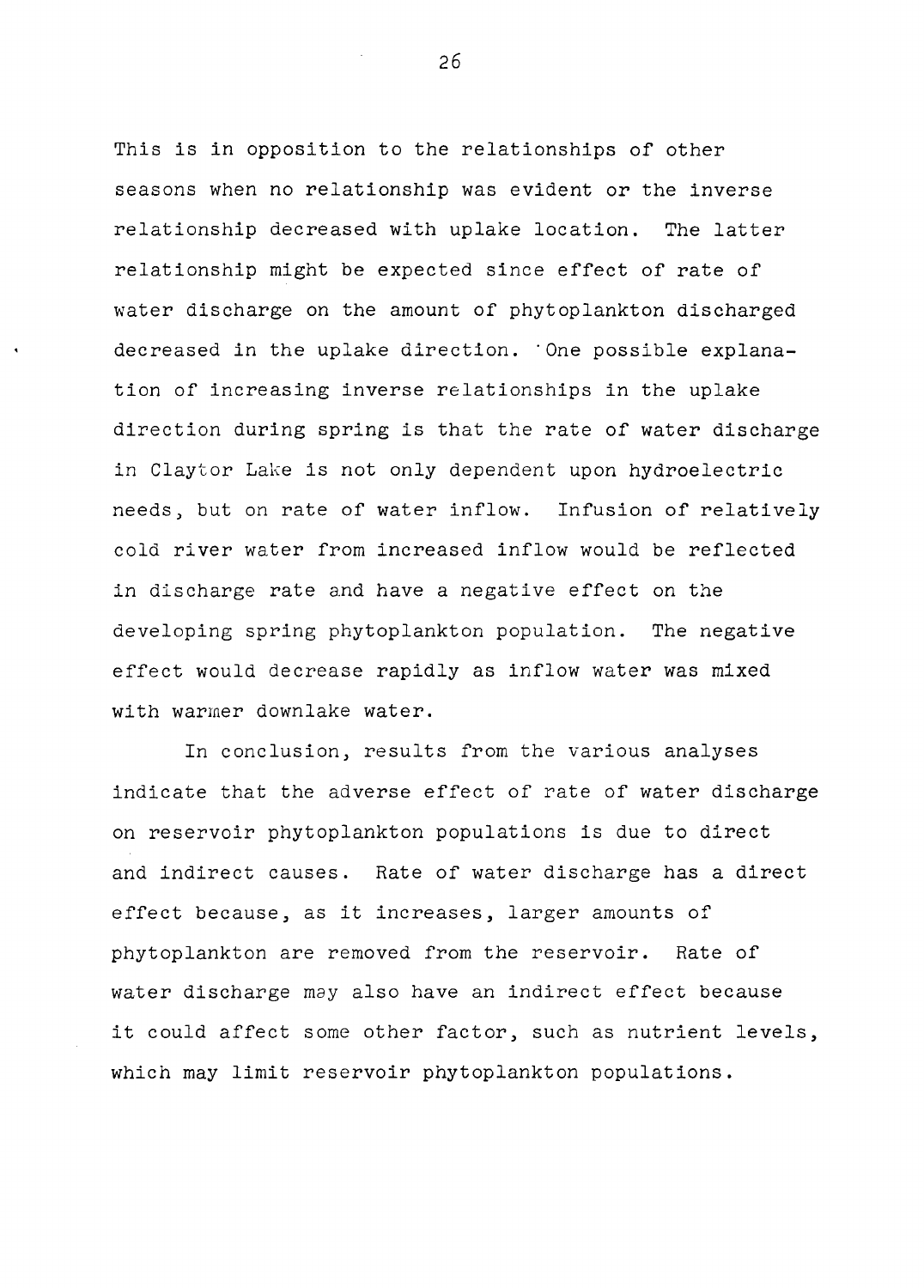#### LITERATURE CITED

- AXELSON, *J.* 1961. Zooplankton and impoundment of two lakes in Northern Sweden (Ransaren and Kuttsjon). Rept. Inst. Freshwater Res. Drottningholm. 42:  $84 - 168$ .
- BENSON, N. G., and B. C. COWELL. 1967. The environment and plankton density in Missouri River reservoirs. p. 358-373. In: Recervoir fishery resources symposium. Reservoir Committee of the Southern Division, Amer. Fish. Soc. University of Georgia, Athens.
- BROOK, A. J., and W. B. WOODWARD. 1965. Some observations of the effect of water inflow and outflow on the plankton of small lakes. J. Animal Ecol. 25:22-35.
- BUREAU OF SPORT FISHERIES AND WILDLIFE, U. S. DEPARTMENT OF THE INTERIOR. 1971. 1970 National survey of fishing and hunting. Resource Publication No. 95. 108 p.
- COWELL, B. C. 1967. The Copepoda and Cladocera of a Missouri River reservoir: A comparison of sampling in the reservoir and the discharge. Limnol. Oceanogr. 12: 125-136.
- FINDENEGG, I. 1965. Factors controlling primary productivity, especially with regard to water replenishment, stratification, and mixing. p. 105-119. In: C. R. Goldman (ed.), Primary productivity in aquatic environments. Mem. Ist. Ital. Idrobiol., 18 Suppl., University of California Press, Berkeley .
- . 1969. Expressions of populations. p. 16-17. In:<br>R. A. Vollenweider (ed.), A manual on methods for measuring primary productivity in acquatic environments. IPB Handbook No. 12. Blackwell Scientific Publications, Oxford and Edinburgh.
- FOGG, G. E. 1965. Algal cultures and phytoplankton ecology. University of Wisconsin Press, Madison. 126 p.
- FUNK, W. H., and A. R. GAuFiN. 1971. Phytoplankton productivity in a Wyoming cooling-water reservoir. p. 167-178. In: G. E. Hall (ed.), Reservoir fisheries and limnology. Spec. Publ. No. 5, Amer. Fish. Soc., Washington, D. C.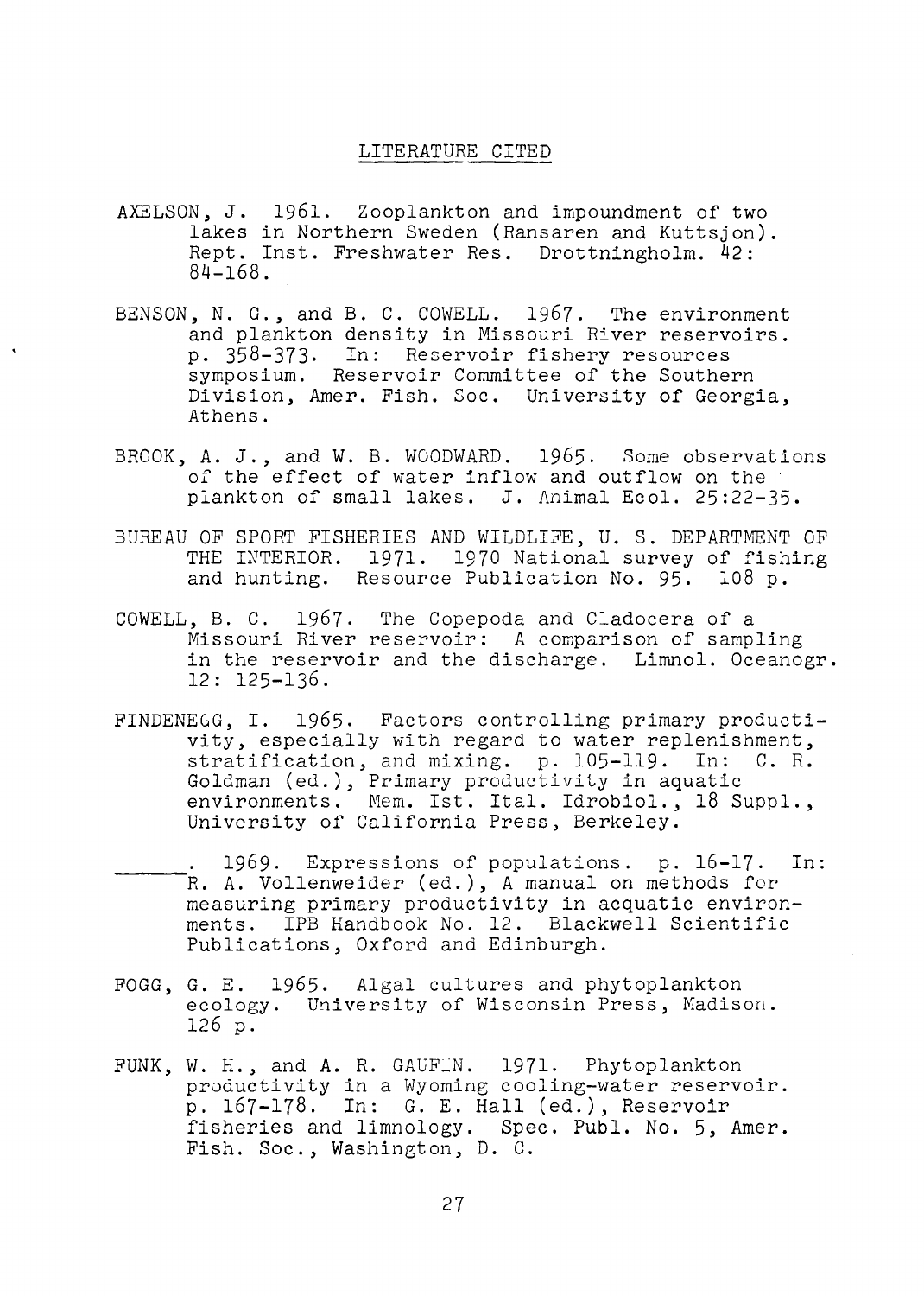- JENKINS, R. M. 1967. The influence of some environmental factors on standing crop of fishes in U. S. reservoirs. p. 298-321. In: Reservoir fishery resources symposium. Reservoir Committee of the Southeastern Division, Amer. Fish. Soc. University of Georgia, Athens.
- JOHNSON, W. E. 1964. Quantitative aspects of the pelagic, entomostracan zooplankton of a multibasin lake system over a 6-year period. Verhandl. Intern. Ver. Limnol. 15: 727:734.
- LUND, J. W. G. 1950. Studies on Asterionella formosa Hass. II. Nutrient depletion and the spring maximum. J. Ecol.  $38: 1-14$ ,  $15-35$ .
- ., and J. F. TALLING. 1957. Botanical limnological methods with special reference to the aigae. Bot. Rev. 23: 1-12.
- MCALICE, B. J. 1971. Phytoplankton sampling with the Sedgewick-Rafter cell. Limnol. Oceanogr. 16: 19-28.
- PAASCHE, E. 1960. On the relationship between primary production and standing stock of phytoplankton. J. Cons. int. Explor. Mer. 26: 33-48.
- RODHE, W.  $1964$ . Effects of impoundment on water chemistry and plankton in Lake Ransaren (Swedish Lapland). Verhandl. Intern. Ver. Limnol. 15: 437-443.
- RUTTNER, F. 1963. Fundamentals of limnology. 3rd ed. University of Toronto Press, Toronto. 295 p.
- STANBERRY, F. W. 1967. Future role of reservoirs in state fisheries management programs. p. 21-25. In: Reservoir fishery resources symposium. Reservoir Committee of the Southeastern Division, Amer. Fish. Soc. University of Georgia, Athens.
- STEEL, R. G. D., and J. H. TORRIE. 1960. Principles and procedures of statistics. McGraw-Hill, N. Y. 481 p.
- STRICKLAND, J. D. H., and T. R. PARSONS. 1968. A practical handbook of seawater analysis. Bull. Fish. Res. Bd. Canada. 167, 311 p.
- TONOLLI, V. 1955. The migration currents of zooplankton organisms of small lakes. Verhandl. Intern. Ver. Limnol. 12: 412-420.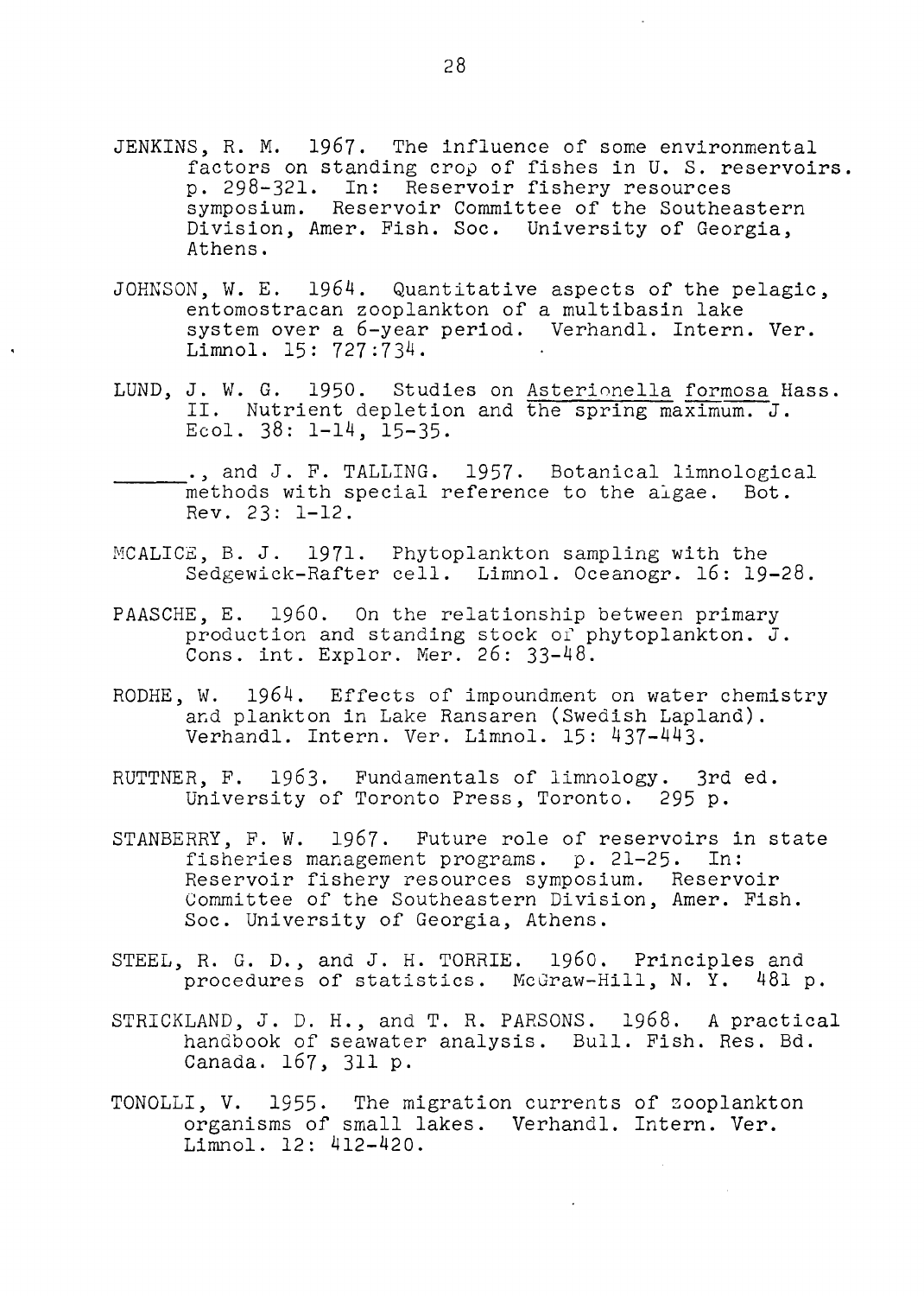VAN LANDINGHAM, S. L. 1964. Some physical and generic aspects of flucuations in non-marine plankton diatom populations. Bot. Rev. 30: 437-478.

WELCH, P. S. 1948. Limnology. McGraw-Hill, N. Y. 381 p.

 $\mathcal{L}$ 

 $\mathcal{L}$ 

 $\hat{\mathbf{r}}$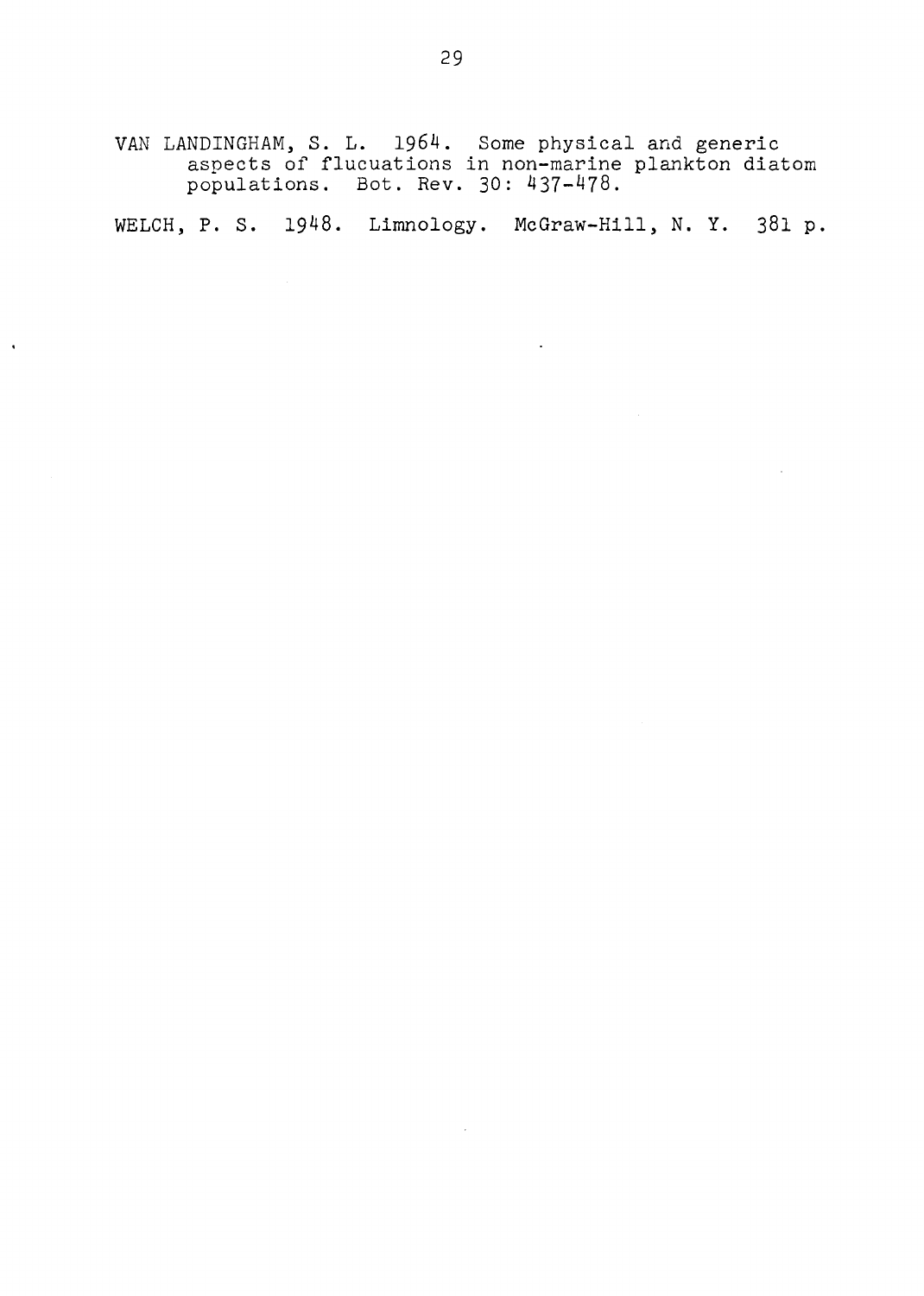# The vita has been removed from the scanned document

 $\mathcal{L}(\mathcal{A})$  and  $\mathcal{L}(\mathcal{A})$